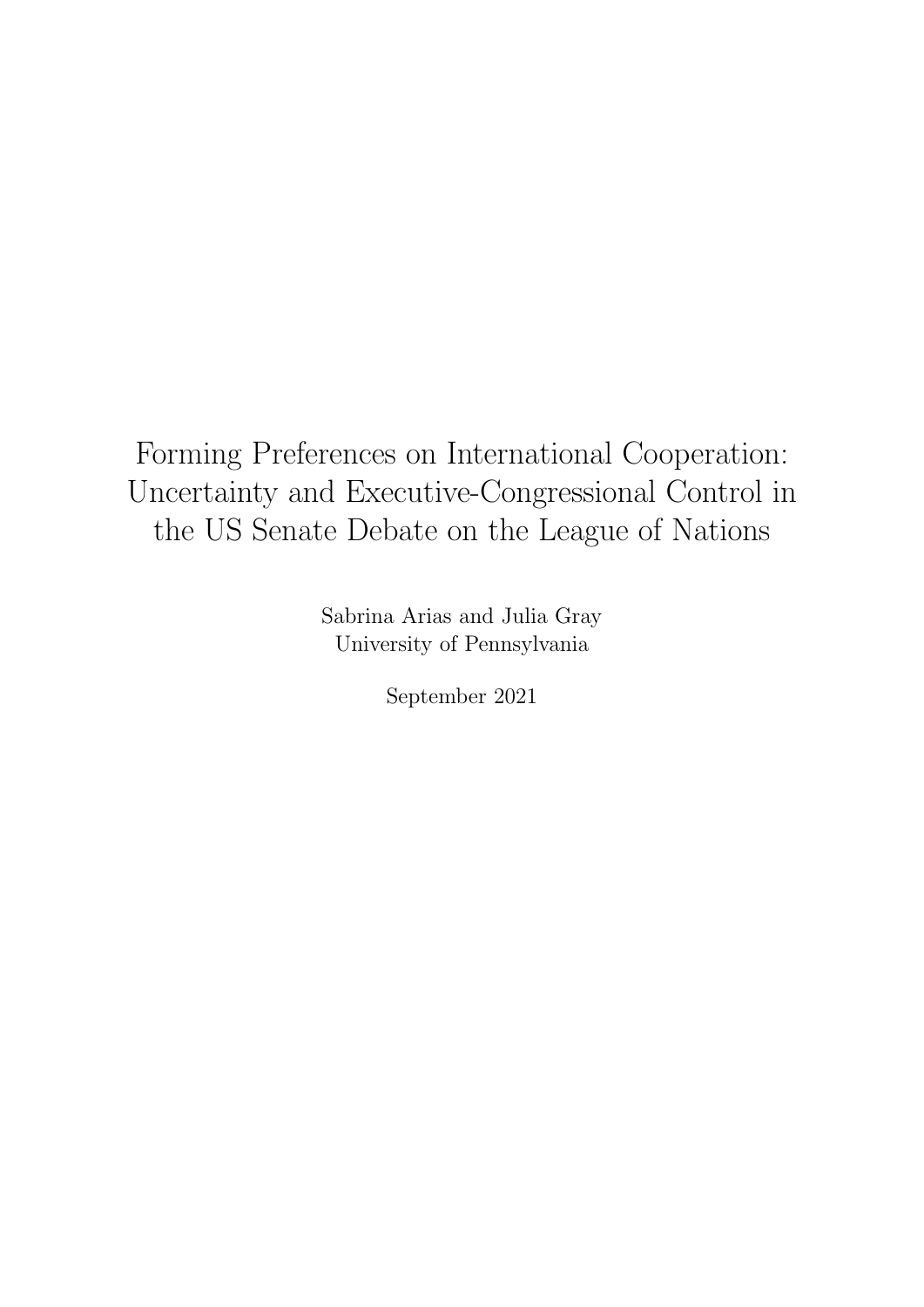#### Abstract

How do state preferences emerge in the incipient moments of international cooperation, and what lessons do such moments offer for the fate of international organizations (IOs) today? Opening the 'black box' of preferences over international cooperation requires theories of how individual legislators as well as parties adopt positions on IOs, particularly in terms of their electoral and institutional incentives. The founding moments of IOs are a particularly fertile ground to examine how preferences form over IOs, as partisan preferences have yet to crystallize. But because legislative debate is usually circumvented in treaty design, we have few opportunities to explore the formation of those preferences. The 1919 US Senate debate on the League of Nations provides an opportunity to examine this moment of preference formation, and it is particularly puzzling because, at the time that the Treaty of Versailles reached the Senate, an estimated 80% of voters — along with interest groups, civic groups, and elites across party lines — supported the treaty, yet at the same time, significant uncertainty remained about the implications of the League, and the Senate voted it down. We argue that legislators responded to the uncertainties around international cooperation by attempting to wrest legislative control over the IO. The long-acknowledged tensions between the executive and the legislature can be leveraged as a partisan strategy, overwhelming even pressure from elites, constituents, and civil society. We use a text-as-data approach to estimate the dominance and number of topics that reflect Congressional To account for shifts in executive leadership, we leverage two different instances of Wilson unexpectedly being struck by Spanish flu (April) and a stroke (September) as exogenous shocks to the influence of the executive. Our findings suggest that even when the deck is stacked in favor international cooperation – with elite, interest-group, and constituent support – Congressional politics still hold considerable power to derail these agreements.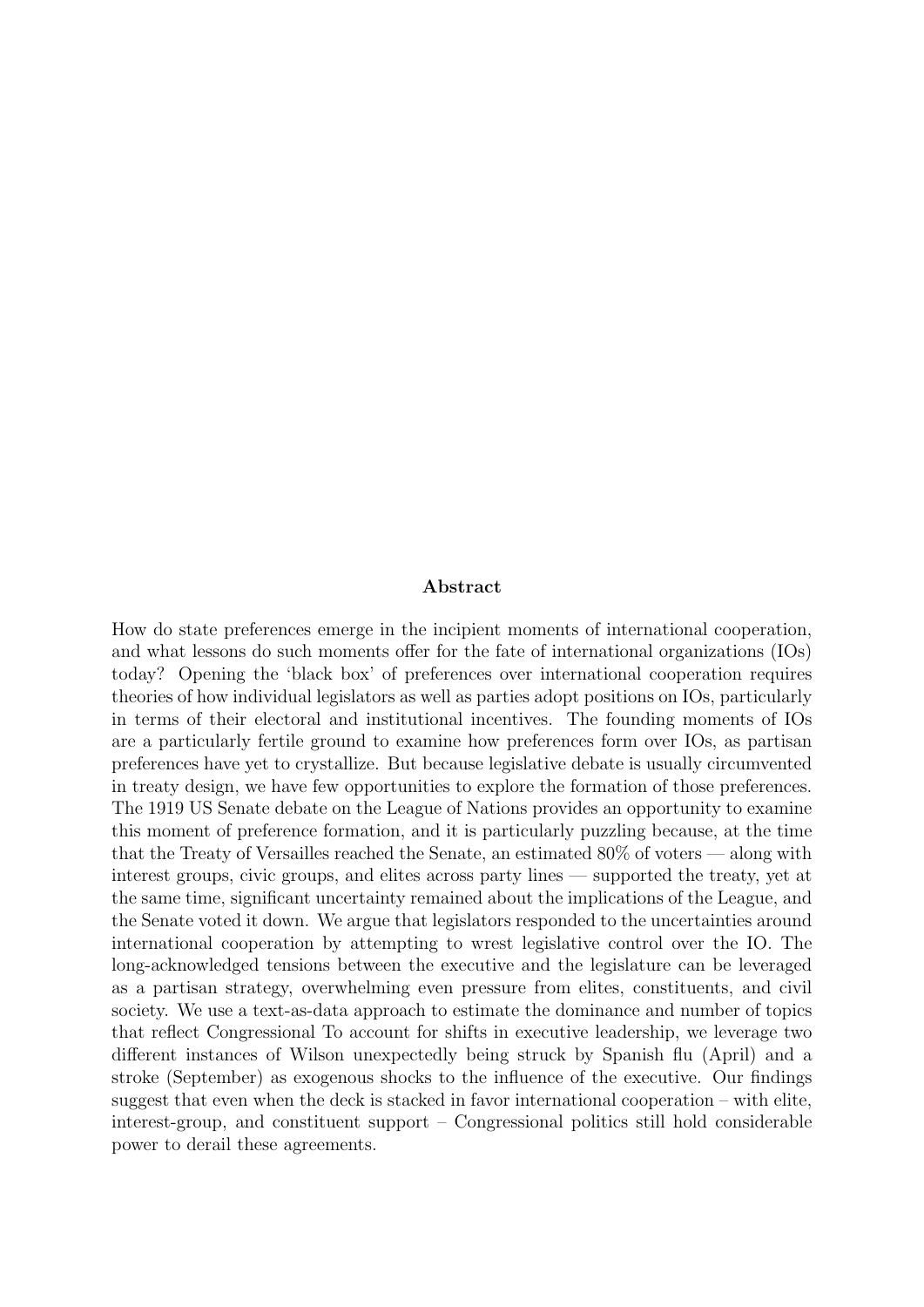## 1 Introduction

What forms state preferences over international cooperation? Scholars readily acknowledge the complex nature of countries' foreign policy preferences, which arise from complicated interactions among elites, voting publics, economic interests, and public officials. Government officials are meant to absorb the often-contradictory preferences of those domestic groups and bring them to the negotiating table [\(Putnam](#page-30-0) [1988;](#page-30-0) [Martin](#page-29-0) [2000;](#page-29-0) [Koremenos et al.](#page-28-0) [2001\)](#page-28-0). And yet the preferences of those groups are often undertheorised — particularly those of legislators, who are crucial to an agreement's ratification [\(Kelley](#page-28-1) [& Pevehouse](#page-28-1) [2015\)](#page-28-1) and implementation [\(Von Stein](#page-31-0) [2016\)](#page-31-0).

This oversight is not an accident. Executives, mindful of the risks of involving legislatures in foreign policy, usually circumvent the legislature's discretion in this area. This circumvention occurs through institutions such as trade-promotion authority, in which the US Congress can only vote a preferential trade agreement up or down; in the realm of foreign policy more generally, legislatures can usually only ratify an agreement as written, not alter its contents. The fact that executives routinely shut legislators out of foreign policy deliberations means that their preferences are undertheorized in political science, usually reduced to arguments about their ratification behavior (Haftel  $\&$  Thompson [2013\)](#page-27-0). If domestic politics are considered more broadly in theories of IO formation, they usually take the form of elections [\(Schneider](#page-30-1) [2020\)](#page-30-1) or institutional checks and balances [\(Mansfield](#page-29-1) [et al.](#page-29-1) [2007;](#page-29-1) [Spilker & Koubi](#page-31-1) [2016;](#page-31-1) but see [Checkel](#page-26-0) [1997;](#page-26-0) [Martin](#page-29-0) [2000\)](#page-29-0). delegation to the president sheltered Congress from constituent pressure thereby facilitating the opening of the US economy(?)

We provide a framework for understanding legislative preference formation in the incipient moments of international organizations. Legislatures are the site at which state preferences are distilled, debated, and ultimately arrived at, with important consequences, as they establish the precedent for future decisions about international cooperation. We argue that when faced with the task of weighing competing preferences over an international issue area where the costs and benefits of cooperation are uncertain, legislators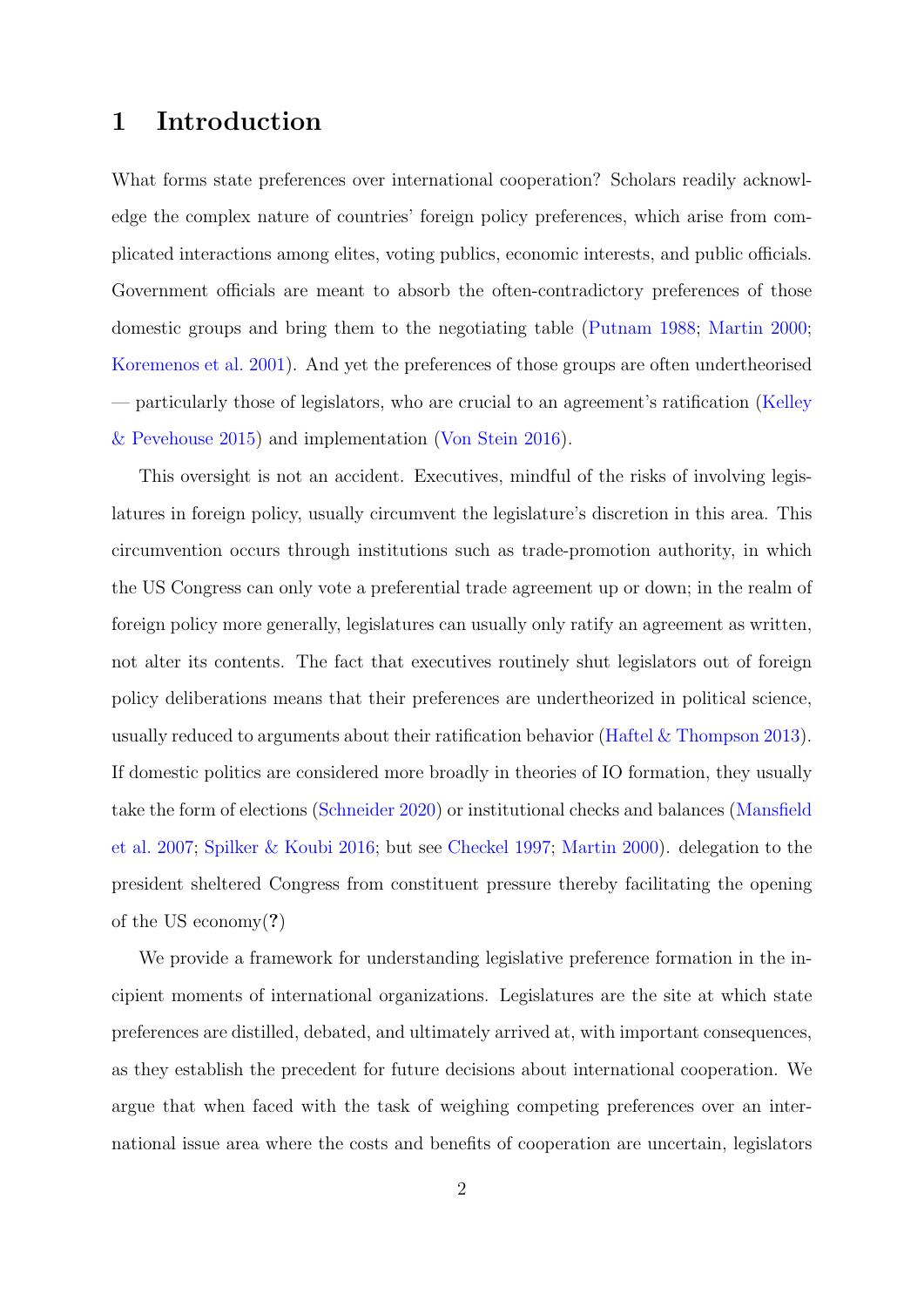will tend to favor institutional designs that assert their own control over international cooperation. This tendency can be effectively weaponized as partisan strategy, where party leaders can appeal to legislators' impulses to gain Congressional control, even in the face of pressures from constituents and lobbyists. These strategies will be particularly successful when government is divided and when the influence of the executive is diminished. This logic has been acknowledged in trade politics [\(O'Halloran](#page-29-2) [1994;](#page-29-2) [Goldstein](#page-26-1) [& Gulotty](#page-26-1) [2017\)](#page-26-1) and for international cooperation more broadly, particularly when the legislature has leverage over an unpopular executive [\(Martin](#page-29-0) [2000\)](#page-29-0).

We test this argument with a hard case: the 1919 United States Senate debate and vote over the League of Nations. It might sound surprising to describe this case as a hard test of the theory, since hindsight has cast this period as one of isolationism in the US [\(Wertheim](#page-31-2) [2020\)](#page-31-2). Although current times suggest a US public that is largely indifferent at best, and negative at worst, toward international cooperation, the League was viewed favorably by most voting publics across the country and also enjoyed bipartisan support among political elites [\(Lavelle](#page-28-2) [2011\)](#page-28-2). Indeed, the Republicans — representing the holders of capital — had a policy record of internationalism starting in the late 1800s. Furthermore, many civil society groups (such as the League to Enforce Peace as well as the Union League), religious and civic groups, along with business and economic interest groups engaged in lobbying in favor of the League. Finally, US President Wilson not only had a large role in the design of the treaty itself but did so on the tide of a broad mandate of all the aforementioned support and invested all of his political (and physical) capital towards getting the League ratified. As one account put it on the eve of his journey to Europe to help draft the treaty, "Never in the history of the United States has any President been as strongly supported in his large policies, regardless of party, as has President Wilson. He may go to Europe feeling that the country is behind him with hearty and sympathetic support," [\(Fleming](#page-26-2) [1932\)](#page-26-2). To have the League shot down in the face of bipartisan political support and strong endorsement by a popular president, while publics found the League both salient and favorable, is puzzling.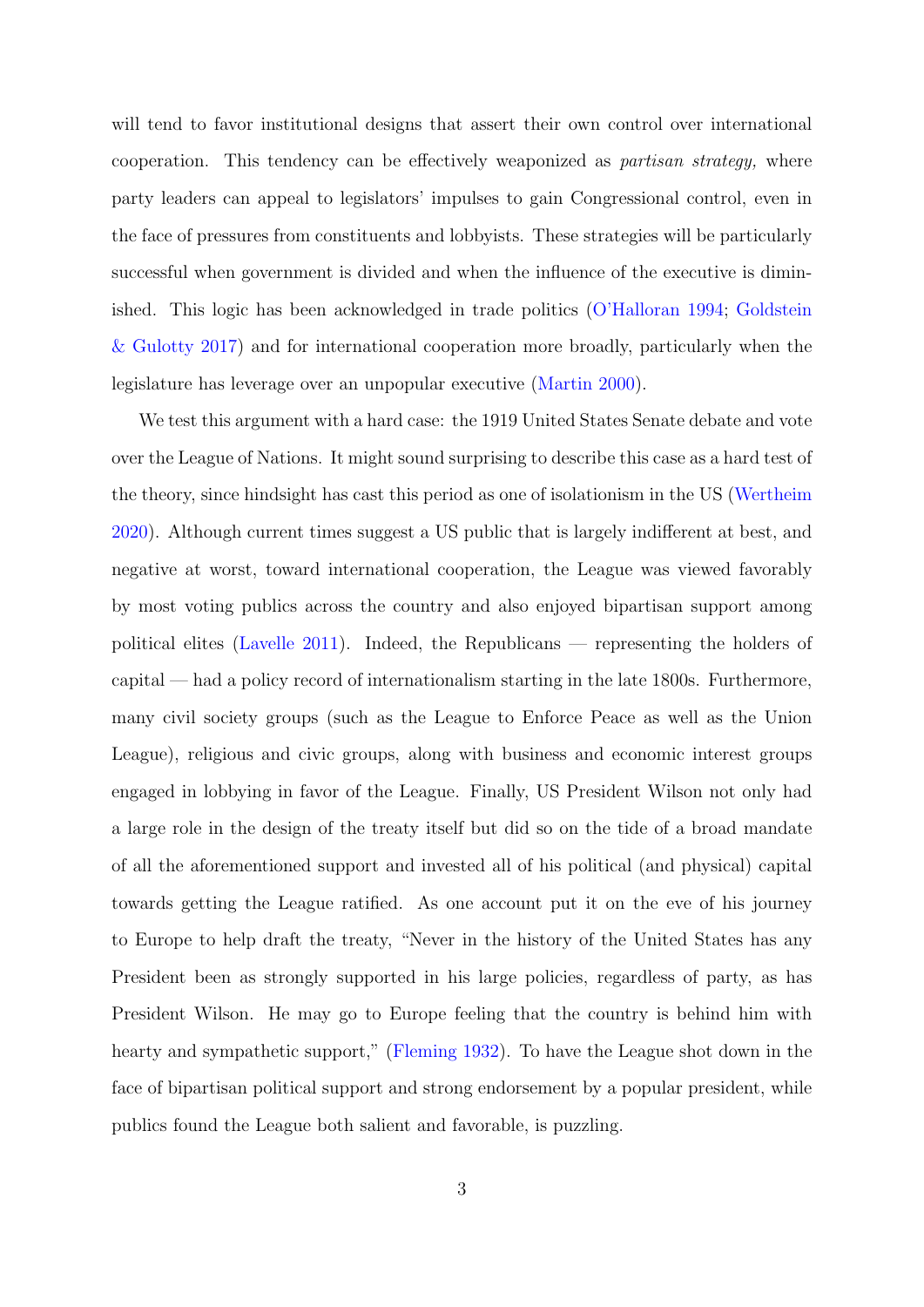Furthermore, the League itself was a groundbreaking concept: an organization — not a court or a political conference — meant to steward international cooperation. Although such IOs are commonplace now, the League was the first of its kind, meaning that there were few preconceived notions about the merits or demerits of such an organization [\(Wertheim](#page-31-3) [2018\)](#page-31-3). The US exercised considerable leverage in the design of the League [\(Pedersen](#page-30-2) [2015\)](#page-30-2), which should also suggest every incentive for approval.

We develop a theoretical framework to argue that particularly for new issues, legislators prefer to 'contract over uncertainty' [\(Koremenos](#page-28-3) [2005\)](#page-28-3) by doing their best to exert control over the IO, and that concerns over control can incentivize blocking cooperation by the opposition party, despite public support. We suggest that even in the presence of strong incentives for cooperation, IO design plays a prominent role in legislative preference formation, and in particular, institutional features that bear on the distribution of power between the executive and the legislature are likely to be salient points of contestation. Legislators are more likely to block IOs when the adoption of the IO would lead to increased executive power — either by increasing the political capital of the executive by delivering a popular 'win,' or by increasing the substantive powers of the presidency relative to Congress. These conditions are particularly powerful when government is divided, and in the presence of 'shocks' to executive leadership.

Using a text-as-data approach on a novel dataset of historical speeches, we build in three steps evidence for our argument that concerns over diminished Congressional power and uncertainty over the costs of cooperation led the Senate to reject the League. First, we use structural topic modeling to map trends in the debate, tracking the prevalence of concerns about congressional versus executive powers across speeches from prominent senators, swing votes, and senators for whom the issue was low salience, using the timing of their speeches as proxies for preference intensity. Isolating the rhetorical topic that captures the "reservations" put forward by Henry Cabot Lodge, we show that, first, the Republican elite was more consistently on-message with the topic of reservations, and this topic seemed particularly persuasive to Senators for whom the issue was low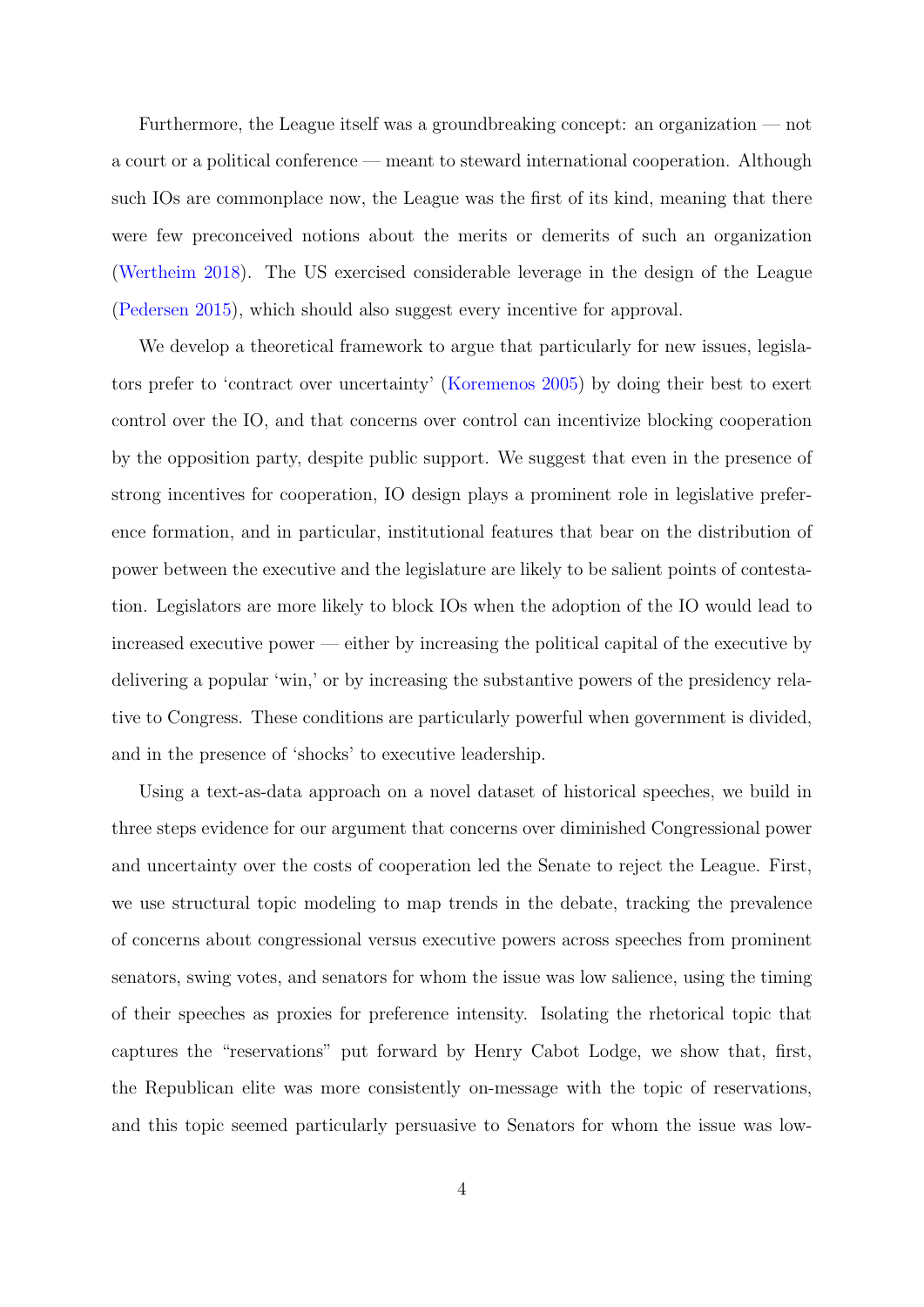salience. Second, we use background characteristics of Senators as well as various proxies for their constituencies to test an alternative explanation that individual or constituency preferences explain legislative preference formation. Finally, we leverage "shocks" to the influence of the executive by analyzing the debate surrounding two instances of then-President Woodrow Wilson's sudden illnesses, one in April as the Treaty was first under debate in the Senate, and one in October when Wilson collapsed — and never fully recovered — during a speaking tour promoting the League. This presents a unique methodological opportunity to leverage exogenous shocks to examine variation in speech data.

Approaches to foreign policy that account for the contradictory incentives of the executive and the legislature are not new. Particularly in the study of US trade politics where institutions such as "fast-track authority" explicitly constrain Congress's ability to sway indifferent legislators through the promise of advantageous amendments — the tensions between the interests of legislators and that of welfare-maximizing executives is clear in theory and practice [\(O'Halloran](#page-29-2) [1994;](#page-29-2) [Goldstein & Gulotty](#page-26-1) [2017\)](#page-26-1). However, such approaches are easy to understand in exclusively economic cooperation, when legislators must defend concentrated interests in their constituency that would experience material losses from trade openness [\(Grossman & Helpman](#page-27-1) [1994\)](#page-27-1); they are less straightforward in the case of the kind of political and military cooperation offered by other forms of international cooperation. We expand on and broaden such findings, showing that even in less-obvious cases of proposed cooperation — and even when support for the IO is broad and bipartisan across constituencies — tensions between the legislature and the executive still present similar disincentives for legislators. This suggests that meaningful international cooperation is perhaps even more difficult to achieve than conventional wisdom suggests.

This paper bridges the literature on the sources of preferences for international cooperation (e.g. [Moravcsik](#page-29-3) [1997;](#page-29-3) [Keohane & Nye](#page-28-4) [1977\)](#page-28-4), particularly those that stress the importance of organizational cultures in the formation of those preferences (e.g. [Legro](#page-28-5)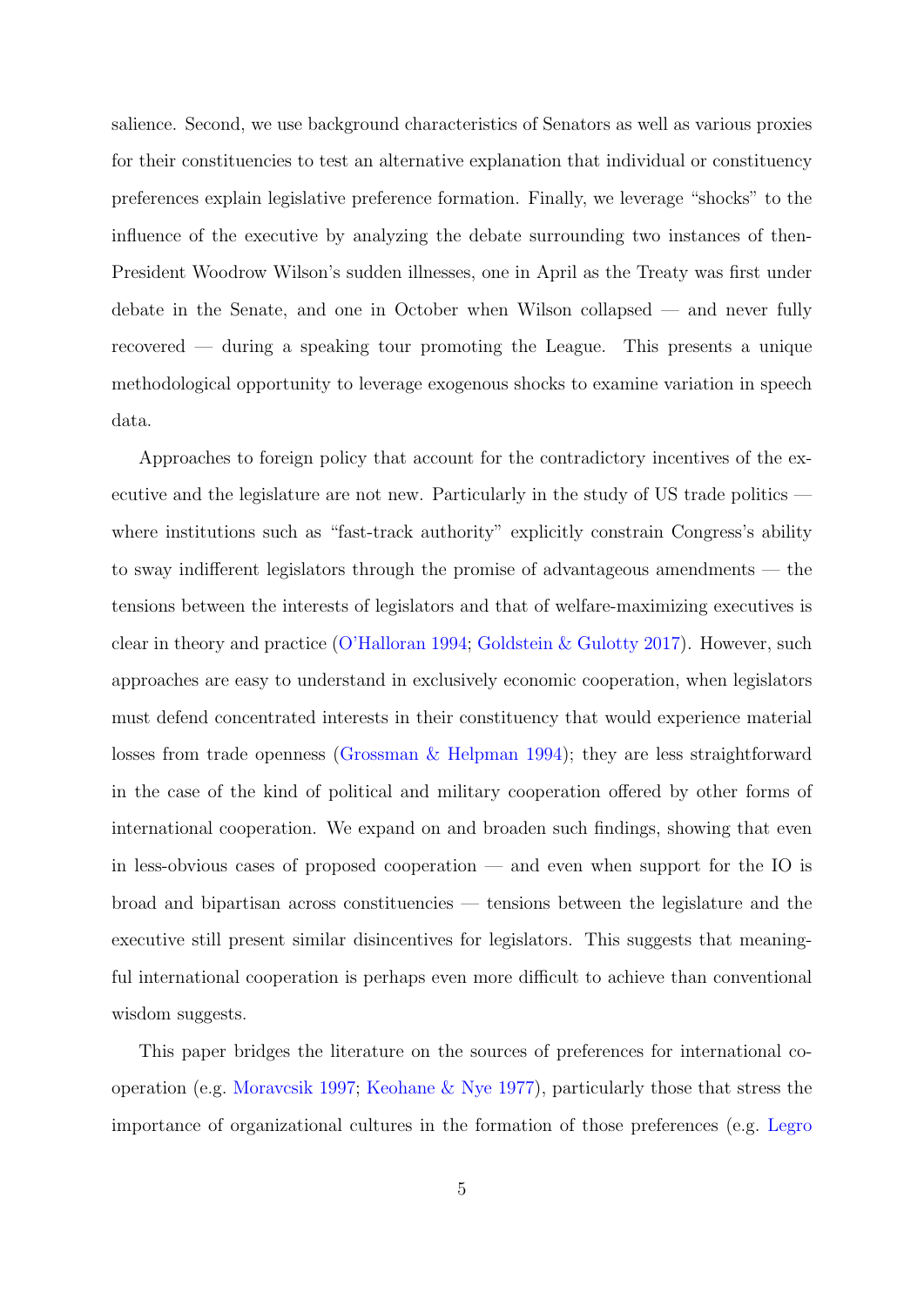[1996;](#page-28-5) [Checkel](#page-26-3) [1999;](#page-26-3) [Drezner](#page-26-4) [2000;](#page-26-4) [Finnemore & Barnett](#page-26-5) [2004\)](#page-26-5), with the literature on US foreign policy preferences (e.g. [Shapiro & Page](#page-30-3) [1988;](#page-30-3) [Jacobs & Page](#page-27-2) [2005\)](#page-27-2). We build on work that compares the dominance of the executive [\(Moe](#page-29-4) [1985;](#page-29-4) [Milner & Tingley](#page-29-5) [2015\)](#page-29-5) with that of the legislature (Weingast  $& Moran 1983$  $& Moran 1983$  $& Moran 1983$ ) in policymaking.<sup>1</sup> We suggest that domestic politics — particularly the struggle for IO control between the executive and the legislature — may cut against even the most favorable conditions for international cooperation.[2](#page-6-1)

# 2 The Difficulty of Studying Legislative Preferences over International Cooperation

The domestic politics of international cooperation has long been a fruitful area of scholarly engagement [\(Putnam](#page-30-0) [1988\)](#page-30-0). Scholars acknowledge the importance of legislative cooperation across substantive issue areas, including security agreements [\(Schultz](#page-30-4) [2005;](#page-30-4) [Kreps](#page-28-6) [et al.](#page-28-6) [2018\)](#page-28-6), environmental agreements [\(Spilker & Koubi](#page-31-1) [2016\)](#page-31-1), and investment treaties [\(Haftel & Thompson](#page-27-0) [2013\)](#page-27-0). However, most of this work focuses simply on ratification of international agreements — primarily because ratification is the primary legislative tool available (and the main observable outcome for researchers to examine). Most legislatures around the world simply have the power to ratify international treaties, not modify their contents.

The literature on legislative preferences on the European Union is vast [\(Hooghe &](#page-27-3) [Marks](#page-27-3) [2005;](#page-27-3) [Hix & Lord](#page-27-4) [1997;](#page-27-4) [Ringe](#page-30-5) [2010;](#page-30-5) [De Vries & Hobolt](#page-26-6) [2012\)](#page-26-6), at the levels of both national legislatures as well as the European Parliament itself, and legislature preferences play a more decisive role in state positions on EU governance than the interests of socio-

<span id="page-6-0"></span><sup>&</sup>lt;sup>1</sup>Although many IO scholars do look at the role of legislatures in foreign policy [\(Haftel & Thompson](#page-27-0) [2013;](#page-27-0) [Kucik & Moraguez](#page-28-7) [2017\)](#page-28-7), they tend to focus on the legislatures' ratification once treaties are negotiated, rather than analyzing the content of the speeches to look at preference formation.

<span id="page-6-1"></span><sup>&</sup>lt;sup>2</sup>Trade policymaking has evolved in the US to circumvent this reality, with the establishment of fast track, which can even be further commandeered by the executive through making trade agreements an executive action rather than a treaty.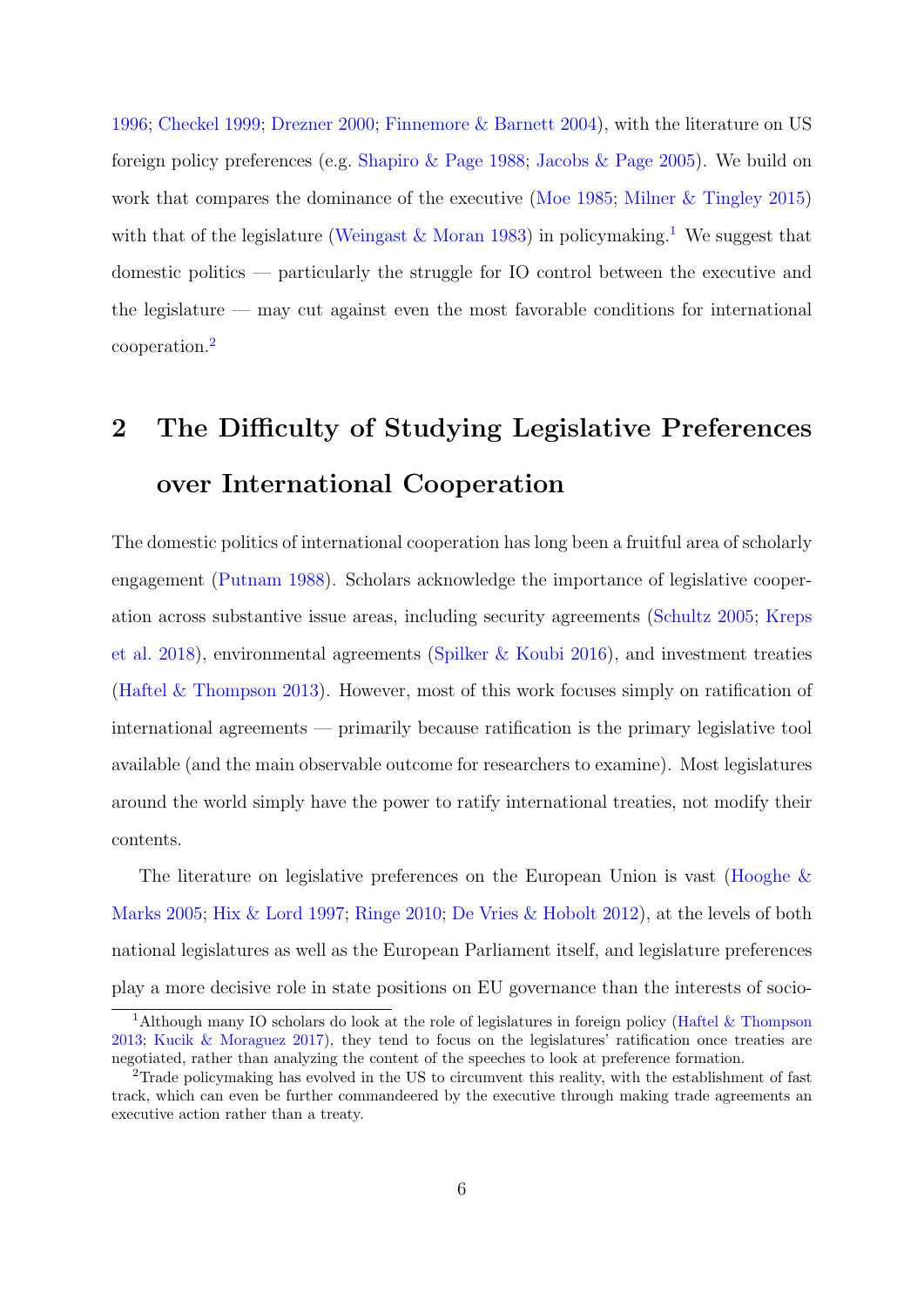economic pressure groups [\(Genschel & Jachtenfuchs](#page-26-7) [2014;](#page-26-7) [Schneider](#page-30-1) [2020\)](#page-30-1). Yet because of an assumed disinterest of US publics on the details of international cooperation [\(Guisinger](#page-27-5) [2017\)](#page-27-5) as well as few outlets for legislators to consistently express those preferences due to their limited role in foreign policymaking [\(Martin](#page-29-0) [2000\)](#page-29-0), the preferences of US parties and legislatures has yet to be systematically scrutinized, particularly in the incipient moments of international cooperation.

The literature on trade cooperation offers the most extensive academic theories and real-world policies that address the electoral incentives of US legislators with respect to international cooperation. Because trade should offer aggregate gains to mass consumers at the cost of losses to workers in import-competing sectors, legislators who represent those losing districts should oppose trade deals [\(Kucik & Moraguez](#page-28-7) [2017\)](#page-28-7), particularly when legislators are electorally vulnerable [\(Canes-Wrone et al.](#page-25-0) [2002;](#page-25-0) but see [Guisinger](#page-27-6) [2009\)](#page-27-6). Indeed, institutions such as US executive fast-track authority  $-$  in which Congress can vote to authorize the president to strike trade deals and then present them to Congress for an up- or down- vote, with no further amendments or modifications — were created in response to these opposing electoral incentives in balancing aggregate welfare with localized harm. Similarly, a Democratic majority adopted the Reciprocal Trade Agreement Act of 1934, in which Congress gave up agenda-setting power over trade agreements to the executive in order to obtain politically favorable liberalization in the long term [\(Bailey](#page-25-1) [et al.](#page-25-1) [1997\)](#page-25-1).

Under this framework, it is relatively straightforward to predict which legislators might oppose trade cooperation based solely on anticipated material gains and losses for a given district. If they represent districts whose industries face competition from liberalized sectors under a trade deal, they would be motivated to oppose such a deal in the hopes of retaining office. In turn, legislators might support the same deal if exporters in their district would benefit from liberalized markets. For other legislators, the incremental consumer gains offered by liberalized trade might be secondary to their own partisan identity or personal ideology — but regardless, trade issues would probably be low-salience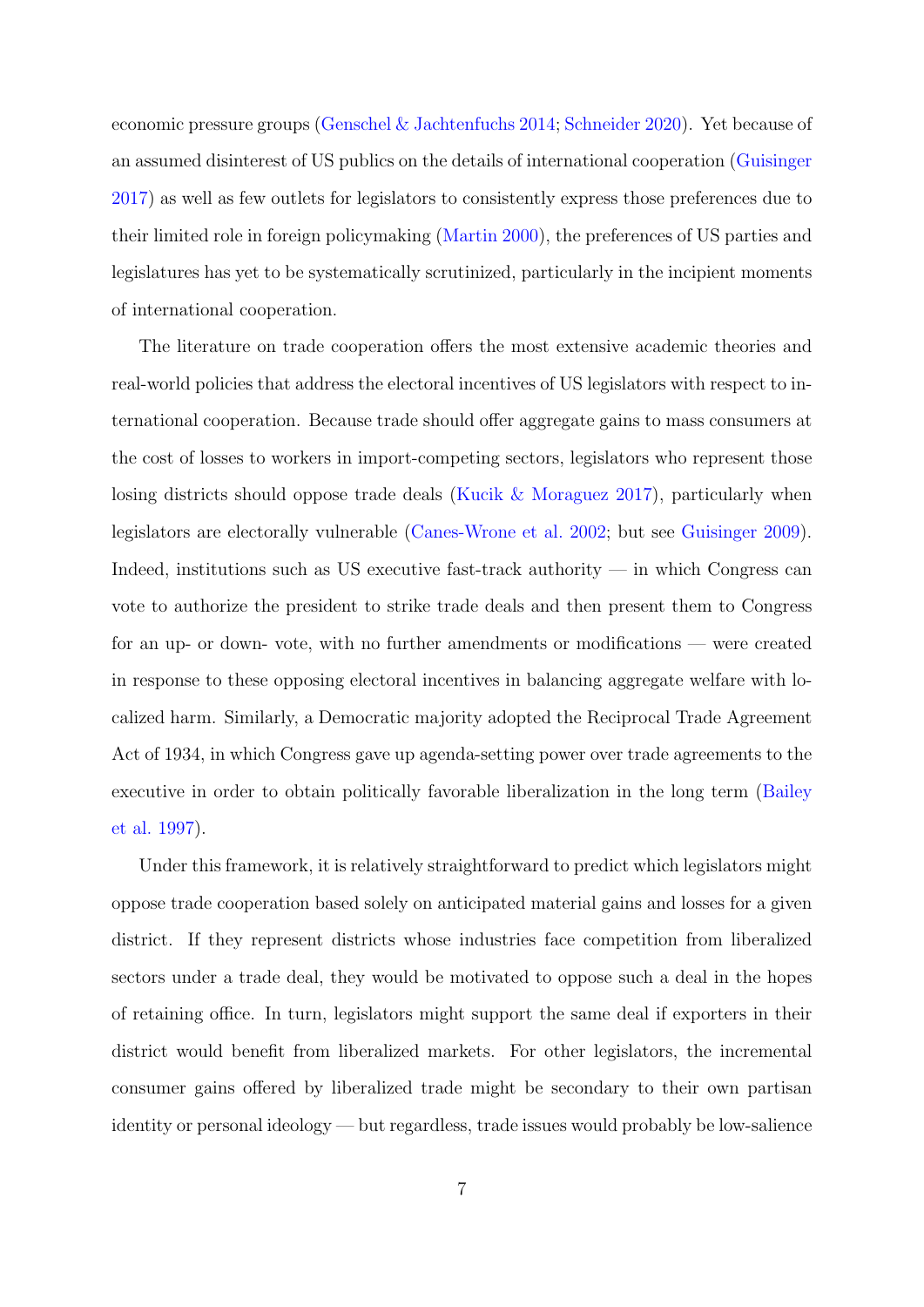for most voters not directly affected [\(Guisinger](#page-27-5) [2017\)](#page-27-5).

But what types of incentives do legislators face in opposing or favoring international cooperation more broadly, not just economic cooperation? Although some scholars have considered the incentives of legislatures when facing international cooperation, particularly under divided government [\(Schultz](#page-30-4) [2005\)](#page-30-4), the material interests in the case of general international cooperation are less straightforward than they are for trade. Many treaties focus on issues that affect aggregate welfare, such as national security, without necessarily incurring targeted losses. In such cases, what explains variation in legislators' positions?

In the absence of highly visible material losses from more general treaties, few studies offer specific prediction for what constituency interests might motivate legislative preferences for international cooperation, nor do many studies offer theories for the origins of party preferences on international cooperation.[3](#page-8-0) What do we know about how legislators and parties adopt positions on IOs in a US context? Previous work shows evidence of a party politics explanation and a domestic constituency explanation. By co-opting out-party legislators, the executive can pass an IO through Congress with near-consensus [\(Carson & Conklin](#page-25-2) [Working Paper\)](#page-25-2). Preferences of domestic constituencies are expected to influence individual legislator's positions (and party positions, in the aggregate), but only when the IO is salient to those groups [\(Lavelle](#page-28-2) [2011\)](#page-28-2). But when would we expect the features and design of an international institution to affect legislators' position-taking? And how can we explain the failure of these explanations to hold in the case of the League of Nations — an IO that was initially salient and popular, received bipartisan support from the Senate, and was an issue on which the executive expended substantial political capital, but which ultimately failed to pass in the Senate?

<span id="page-8-0"></span><sup>&</sup>lt;sup>3</sup>[Karol & Thurston](#page-28-8) [\(2020\)](#page-28-8) argue that legislators' background characteristics might drive their preferences for new issues, before partisan position-taking has crystallized, but that as party coalitions evolve, legislators may follow the cues of parties. See also [Stimson & Carmines](#page-31-5) [1989](#page-31-5) and [Caughey & Warshaw](#page-25-3) [2018](#page-25-3) on issue evolution.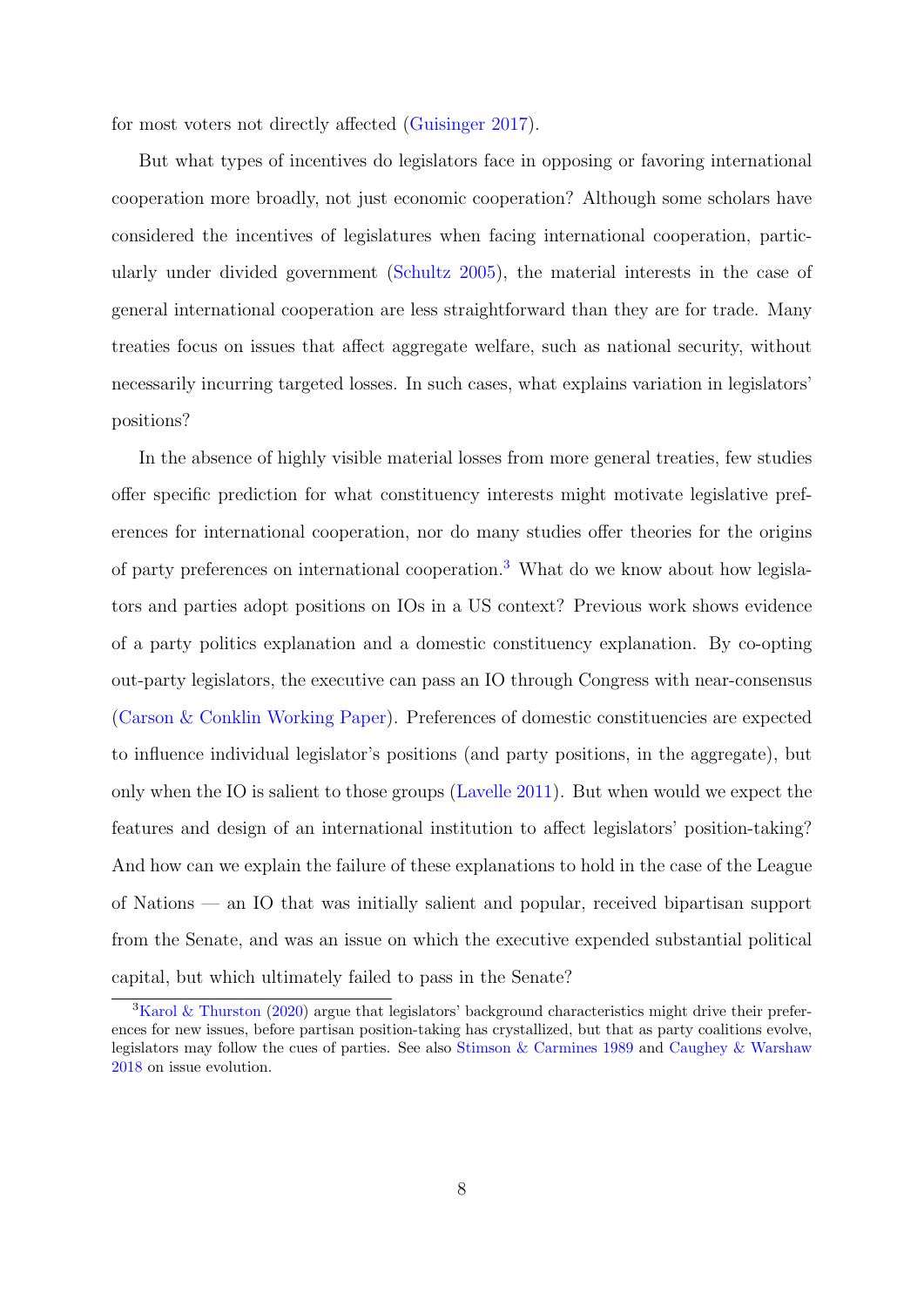## <span id="page-9-2"></span>3 Background on the Timeline of the League

After the armistice ending the military conflict of World War I was signed in November 1918, plans were immediately set in motion to develop an an institutional framework to prevent future conflicts. At the Versailles Peace Conference, beginning in January 1919, Wilson led international negotiators in developing the League of Nations Covenant as part of the Treaty of Versailles, outlining a general-purpose international organization with the aim of ensuring peace. In this early period of debate, the League enjoyed immense support among the press, the public, and prominent civil society organizations, including the highly influential League to Enforce Peace, the Chamber of Commerce, and the American Federation of Labor [\(DeBenedetti](#page-26-8) [1980,](#page-26-8) 92-3; [Fleming](#page-26-2) [1932,](#page-26-2) 12, 165-171; [Butler](#page-25-4) [1912;](#page-25-4) [League to Enforce Peace](#page-28-9) [1916;](#page-28-9) [Chatfield & Kleidman](#page-25-5) [1992\)](#page-25-5). Even Senators across party lines who would later lead the staunchest opposition to the League, including Lodge himself, expressed early support [\(Fleming](#page-26-2) [1932,](#page-26-2) 23; [Mervin](#page-29-6) [1971\)](#page-29-6).

However, Lodge was able to leverage both his position as chair the Committee on Foreign Relations (with the power to appoint sympathetic committee members) and his role as Majority Leader to splinter the support for the League. He introduced 14 legal reservations to the treaty that would act as opt-outs for the  $US - a$  move that Wilson fervently opposed, as he feared it would lead other countries to introduce their own legal escape clauses and render the treaty powerless.[4](#page-9-0) The introduction of legal opt-outs was an explicit strategy of Lodge to both assert Congressional control over foreign affairs a principle that was enshrined in many of Lodge's reservations, which tended to call for Congressional approval but not executive approval, and to protect Congressional powers<sup>[5](#page-9-1)</sup> — as well as to divide legislative and public opinion over the treaty, dragging out a legalistic debate in the Foreign Relations Committee before the matter could even be

<span id="page-9-0"></span><sup>4</sup>Reservationists argued that reservations, unlike amendments, would not require a full renegotiation of the treaty. The legal implications of reservations were contested at length between the pro- and anti-reservations factions throughout the debate.

<span id="page-9-1"></span><sup>&</sup>lt;sup>5</sup>These arguments often specifically targeted Article X of the League Covenant, the collective security mechanism. Reservationists argued that the Covenant violated the constitution, stripping Congress of its exclusive power to raise armies, levy taxes, and declare war [\(Fleming](#page-26-2) [1932,](#page-26-2) 143, 148; [Margulies](#page-29-7) [1989\)](#page-29-7)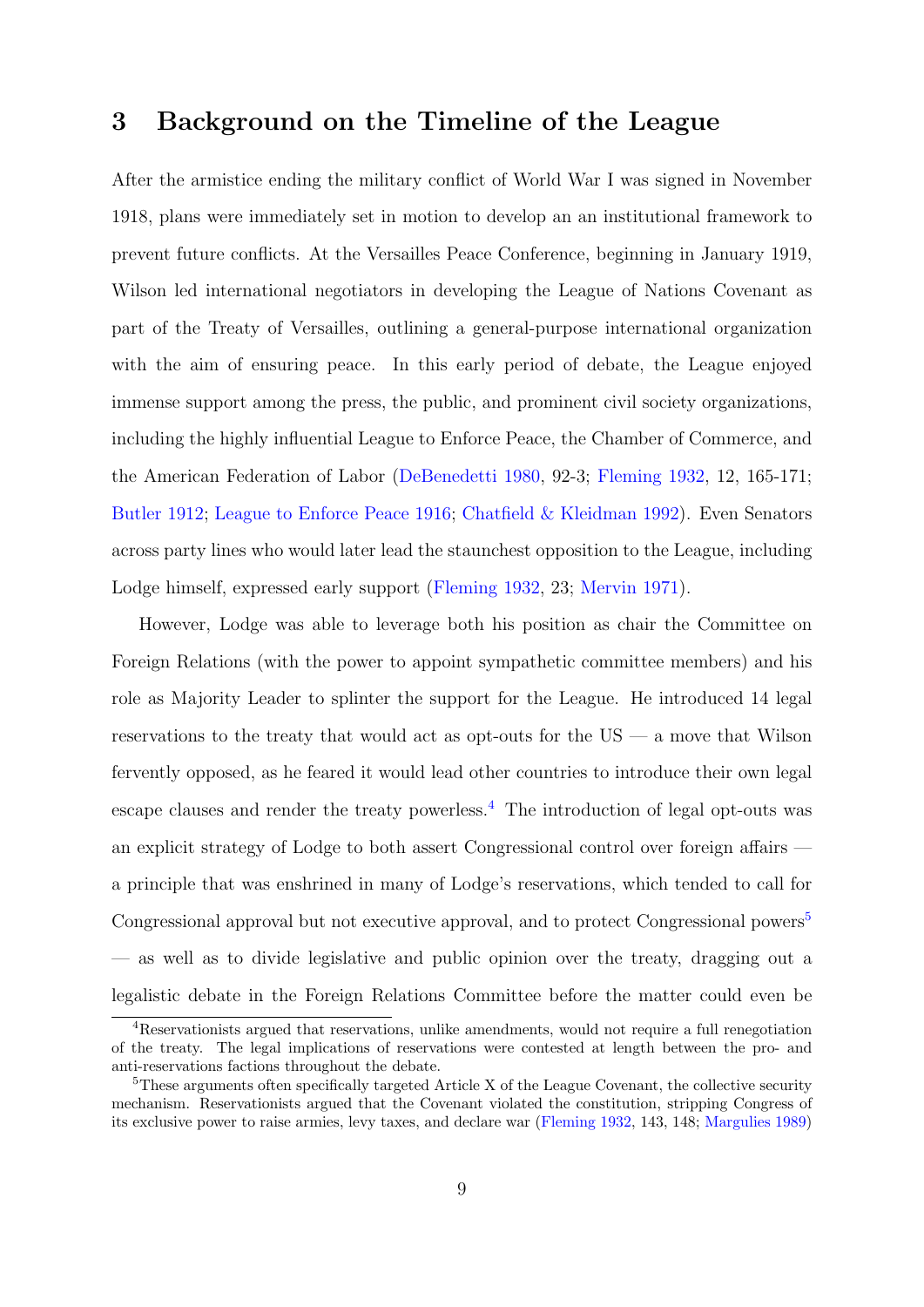considered on the floor of the full Chamber.[6](#page-10-0) This is recounted in the memoirs of Senator James E. Watson (R) of Indiana, who revealed his discussions with Lodge in the summer of 1918:

"'Senator,' I said to him, 'I don't see how we are ever going to defeat this proposition. It appears to me that 80 percent of the people are for it. Fully that percentage of the preachers are right now advocating it, churches are very largely favoring it, all the people who have been burdened and oppressed by this awful tragedy of war and who imagine this opens a way to world peace are for it, and I don't see how it is possible to defeat it.' He turned to me and said: 'Ah, my dear James, I do not propose to try to beat it by direct frontal attack, but by the indirect method of reservations.'... He then went on to explain how, for instance, we would demand a reservation on the subject of submitting to our government the assumption of a mandate over Armenia or any other foreign country. We can debate for days and hold up the dangers that it will involve and the responsibilities we will assume if we pursue that course, and we can thoroughly satisfy the country that that would be a most abhorrent policy for us to adopt."

Historians have debated Lodge's motivations in orchestrating the defeat of the League, $\tau$ but most agree that it came down to some combination of personal and partisan animus toward Wilson and genuine concern about the consequences of the League. Somewhat ironically, Lodge by some reports feared that the League would be a success and would be viewed by voters as a great achievement, giving the Democrats an edge in the subsequent

<span id="page-10-0"></span><sup>&</sup>lt;sup>6</sup>Irreconcilables, who dominated the Committee (by Lodge's deliberate appointment), explicitly engaged in delaying tactics, for example, requiring it to be read aloud in full. Senators Spencer and McCormick explicitly called for the Committee to delay as long as possible, as public opposition grew in their states [\(Fleming](#page-26-2) [1932,](#page-26-2) 298).

<span id="page-10-1"></span><sup>7</sup>Or, indeed, if Lodge's intention was to defeat the League at all, or if he sincerely believed that a League with the reservations program was desirable and wanted such a revised League to pass – in either case, without the delaying tactics of reservations and extended debate, Lodge believed that a swift vote would find the unamended League ratified [\(Fleming](#page-26-2) [1932,](#page-26-2) 207).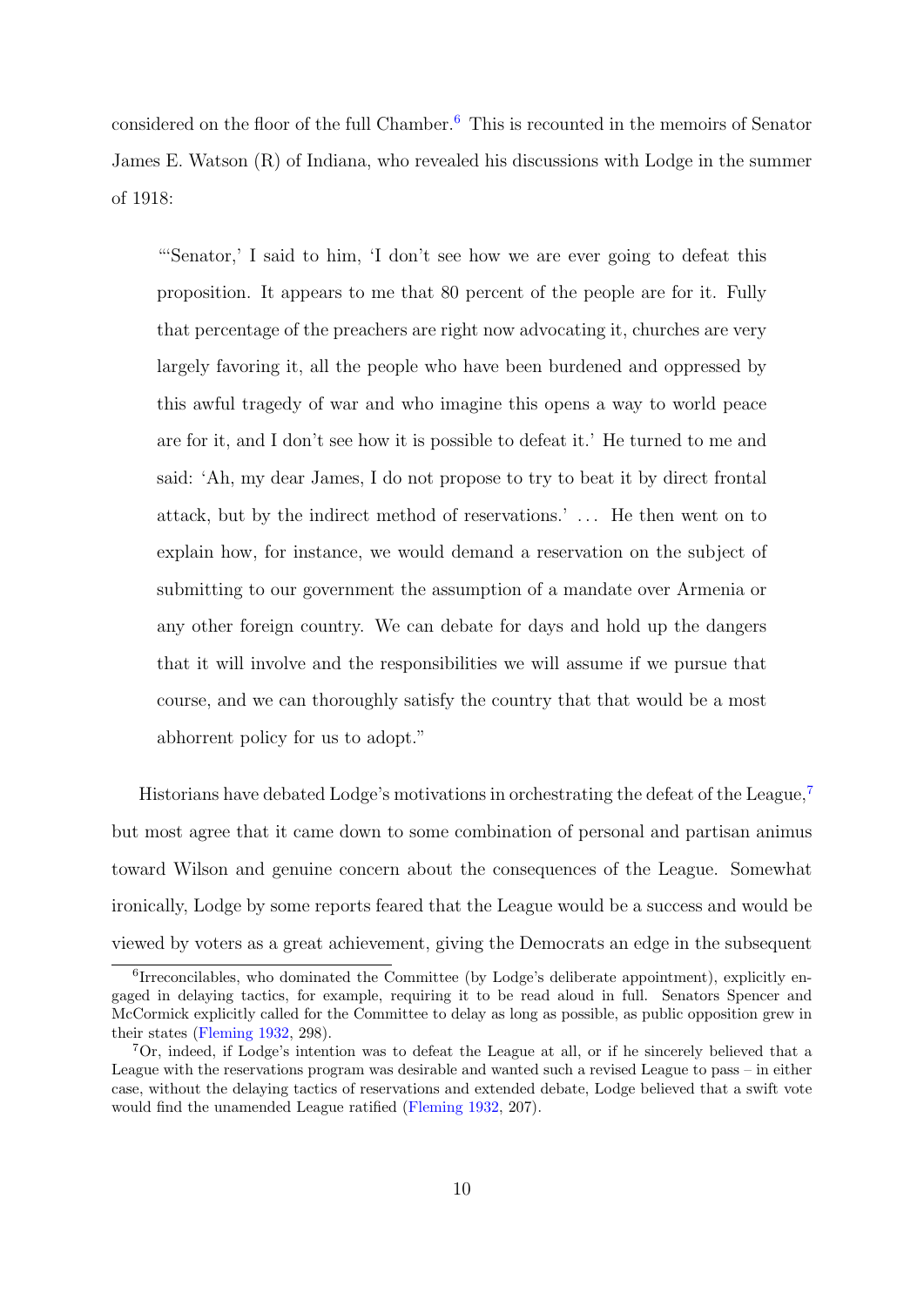election [\(Fleming](#page-26-2) [1932,](#page-26-2) 75).<sup>[8](#page-11-0)</sup> In addition to short-term considerations of Democratic credit claiming, Lodge also weighed the enduring balance of institutional power between Congress and the executive in articulating his position, seeking to protect the constitutional position of the Senate in foreign policymaking [\(Mervin](#page-29-6) [1971\)](#page-29-6). Thus, Lodge's reservations were intended to subvert Wilson specifically and the executive generally, to "throw on the President the onus of [the treaty's] rejection" [\(Birdsall](#page-25-6) [1941,](#page-25-6) 50) — in other words, to preserve the reputation and leverage of the legislature at the expense of the executive. This strategy allowed Lodge to build a coalition in opposition to the treaty, comprising ideological isolationists, foes of Wilson, and "whatever members of the admitted majority favoring the Treaty could be lured into supporting any particular reservation" [\(McDougal & Lans](#page-29-8) [1945,](#page-29-8) 565). None of those groups was of themselves sufficiently large to form an opposition, but the tactic sufficiently united these groups.

Lodge and his supporters centered the Senate's attention on the minutiae of the reservations, which focused on complex details of institutional design and shifted the locus of the debate from emotionally charged themes of war and peace. They further set a goal of drawing out the debate as long as possible to erode public support [\(Braden](#page-25-7) [1960\)](#page-25-7). As the debate in the Senate dragged on throughout 1919, public attention to the League and enthusiasm for its ratification diminished. Margulies notes, "Public support for the League had been broad but shallow. Some of it now crumbled under the pounding of critics. And some League supporters simply become less ardent as they turned to other concerns, such as the rising costs of living," [\(Margulies](#page-29-7) [1989,](#page-29-7) 100). In an attempt to buttress public support for the League, the President embarked on September 4, 1919 on a barnstorming public speaking tour throughout the West, where Senatorial support was the lowest [\(Hero](#page-27-7) [1965\)](#page-27-7).<sup>[9](#page-11-1)</sup> Wilson believed (as did many Senators) that cultivating public support through direct appeals would force the Senate's hand towards supporting the League [\(Hogan](#page-27-8) [2006,](#page-27-8) 19, 66). While the speeches were well-received, a debilitating stroke

<span id="page-11-0"></span><sup>8</sup>This is a far cry from the by-now accepted view that voters dislike IOs due to their ineffectiveness rather than their effectiveness.

<span id="page-11-1"></span><sup>&</sup>lt;sup>9</sup>For more detail on Wilson's speaking tour, see [Section 6.](#page-18-0)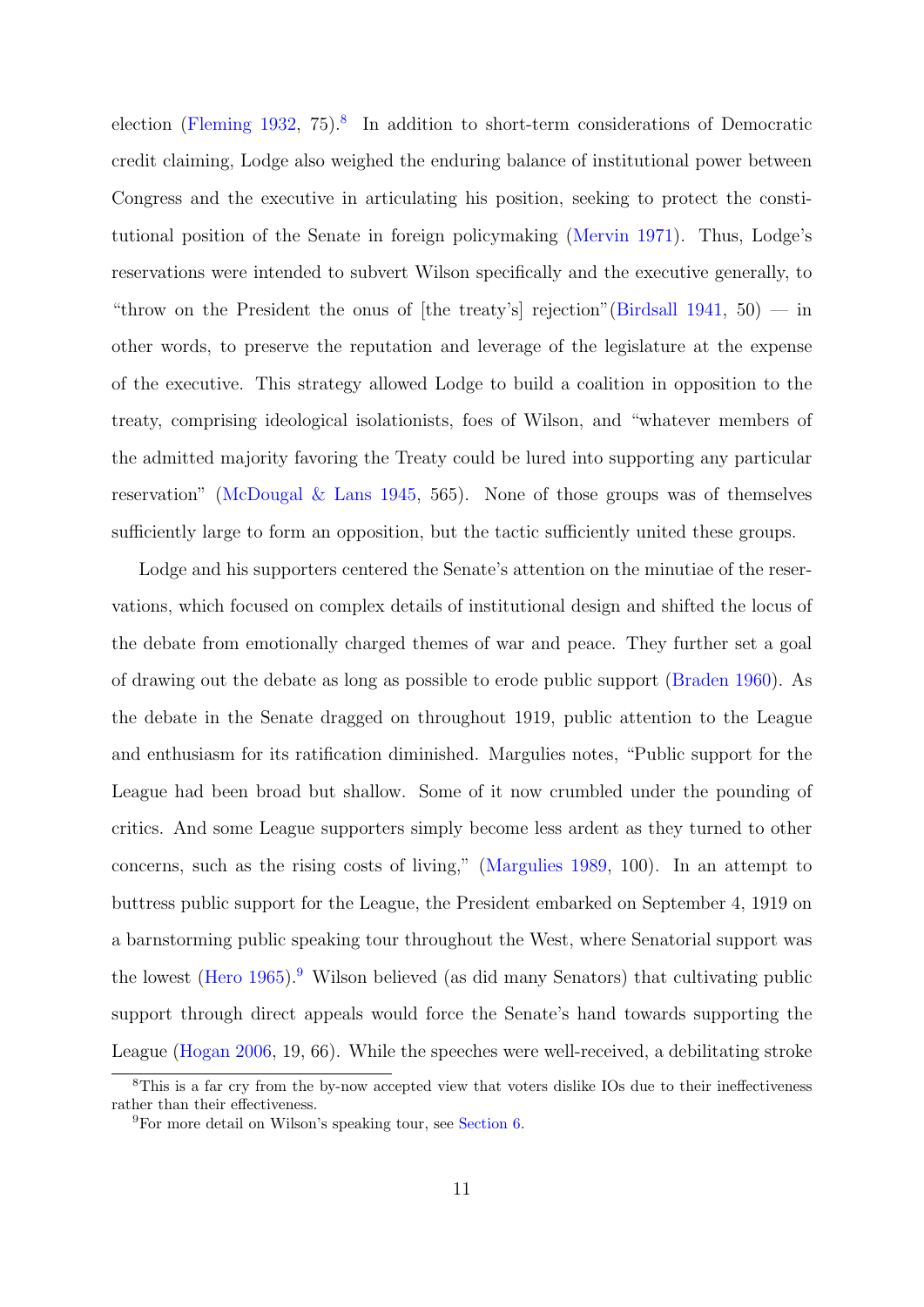prevented Wilson from completing the speaking tour, and he was unable to sufficiently rally public opinion to make the issue more salient or to influence the outcome in the Senate [\(Hogan](#page-27-8) [2006,](#page-27-8) 21, 171), and the Senate rejected the Treaty by a vote of 38-53 on September 19, 1919.<sup>[10](#page-12-0)</sup>

The position-taking by Senators also evolved during the course of the League debate through 1919 and 1920. Several distinctive coalitions emerged: Irreconcilables, led by Senator Borah, were unyielding in thier position against the League; Strict Reservationists, led by Senator Lodge, called for substantial modification to the proposed Covenant; Mild Reservationists, lead by Senator McCumber, favored interpretive reservations to the Covenant, and were willing to cooperate with Democrats to work towards compromise; and Supporters, lead by Senator Hitchcock, who favored adoption with no amendment [\(Braden](#page-25-7) [1960,](#page-25-7) 274-5). The Supporters of the League would need to collaborate with all of the Mild Reservationists and many of the Strict Reservationists to obtain passage; ultimately, they stood with the Irreconcilables, ensuring that the Covenant would not be rafitied.

Lodge and Borah were forceful advocates for their position on the floor, while Senate Democrats were relatively weak in advancing their cause. Instead of effectively parrying gambits to bog down the debate in details, Democrats relied on the efforts of Wilson to frame the case in favor and to develop the legislative strategy for passing the Treaty [\(Braden](#page-25-7) [1960,](#page-25-7) 278). Wilson was frequently directly engaged in lobbying efforts with key Senators [\(Fleming](#page-26-2) [1932\)](#page-26-2). As Braden observes, "when the League was attacked, the Democratic senators reluctantly replied, but they never took the lead in advancing the cause. At moments of crisis the pro-Leaguers hurried to the White House for counsel, direction, and encouragement. And when Wilson collapsed in September 1919, they floundered hopelessly without his guidance. None of the Democratic senators seemed to catch the crusading spirit of their leader." [\(Braden](#page-25-7) [1960,](#page-25-7) 278-9)

<span id="page-12-0"></span><sup>&</sup>lt;sup>10</sup>The Treaty with the Lodge reservations was rejected by a vote of  $39-55$  the same day. A second debate was held the following winter, and the Treaty was defeated for the final time by a vote of 49-35 on March 19, 1920. For more detail on the voting outcomes, see [Section 5.](#page-16-0)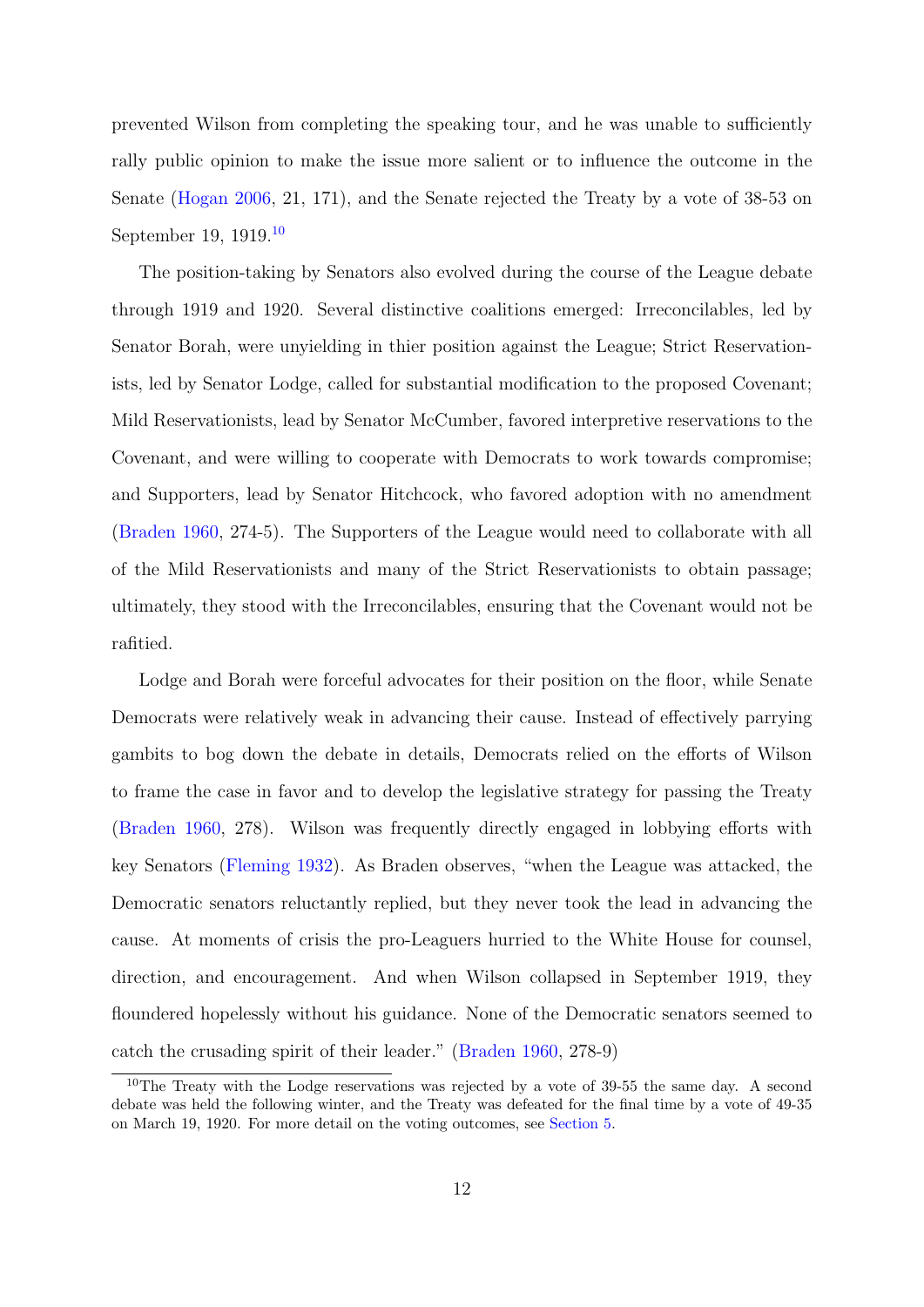## 4 Core Hypotheses and Rival Explanations

Given that conditions seemed to favor a speedy adoption of the League Covenant – high levels of public support, robust executive leadership, and relatively little opposition by Senators in early 1919 – how did the Senate come to reject the League treaty by the end of the year? We suggest that the institutional conflict over control of foreign policymaking can shed light on this puzzle. We argue that legislatures must also confront uncertainty in the incipient moments of international cooperation, and that they respond to this uncertainty much like states do in the international bargaining process: by attempting to exert institutional control.

This impulse – for Congress and the President to wrestle for control in the foreign policymaking space – is well documented in the literature on Congressional-executive dynamics (e.g. [Andrade & Young](#page-25-8) [1996;](#page-25-8) [Peake](#page-30-6) [2001;](#page-30-6) [Powell](#page-30-7) [1999;](#page-30-7) [Schultz](#page-30-8) [2003;](#page-30-8) [Edwards](#page-26-9) [& Wood](#page-26-9) [1999\)](#page-26-9). At the same time, individual legislators face several opposing pressures. Individual legislators' policy preference stem from their personal characteristics, their district demographics, group mobilization, and lobbying efforts from special interests. Particularly when all those factors point in favor of cooperation, one might anticipate that legislators would follow suit.

This highlights our core hypothesis about disruptions in executive influence, as follows:

- Shocks to executive influence should affect Congressional debate by:
	- Increasing the variation of topics discussed (in the absence of elite cues);
	- Increasing the prevalence of topics centered on Congressional control
	- Decreased influence of executive talking points in the speeches of senators from states that were outside the sphere of executive influence

This hypothesis is particularly relevant in the case of Wilson's influence with respect to the League. Because of his personal and professional investment in ensuring the passage of the treaty that he designed, he lobbied both the Committee on Foreign Relations as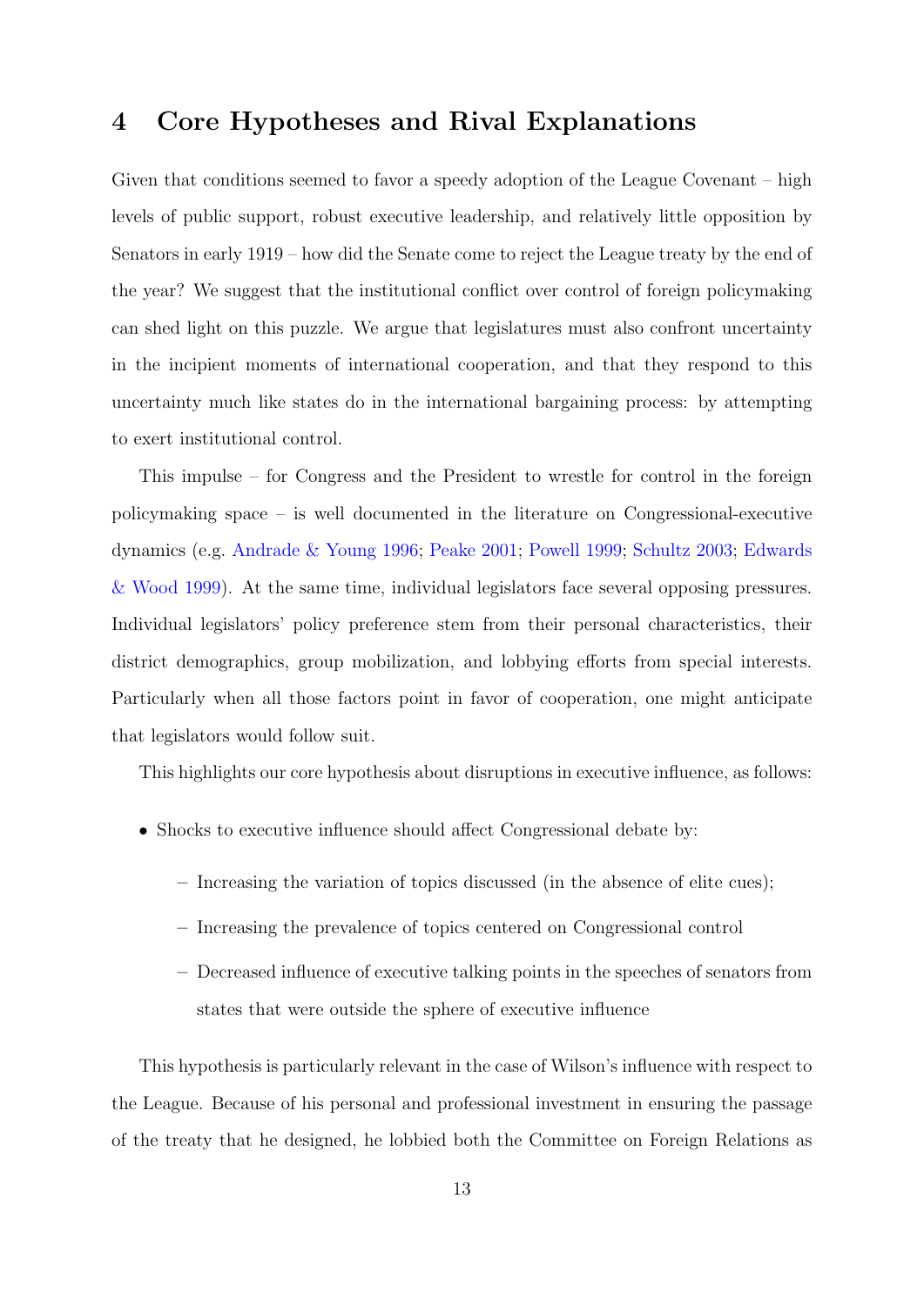well as the Senate directly to support the League, and also had few direct proxies in terms of Congressional leadership. A stroke also cut short Wilson's late-fall speaking tour to target states whose senators' support wavered, meaning that he was unable to rally public support in key states that had been on his speaking schedule. As such, any exogenous disruptions in Wilson's influence can be expected to scatter the debate and tilt it toward opposition talking points.

This brings us to the next step of our theory on preference formation overall, which is that uncertainty can also be leveraged as a successful *cross-partisan strategy*. Even in the presence of multiple pressures in favor of international cooperation, uncertainty over the costs of that cooperation is particularly potent in new issue areas.<sup>[11](#page-14-0)</sup> When an international organization that is expected to be weak, the uncertainty over its potential effects on domestic control over foreign policymaking are minimal, and concerns about Congressional powers should be less salient to legislators. However, when the international organization is expected to be strong – or when there is high uncertainty about its likely influence – institutional design, and particularly levers of legislative control over the IO, are likely to be critical features to legislators in determining their likelihood of supporting ratification of the IO. To that end, the impulse to hedge against those uncertainties by building legislative control into international agreements can be a powerful strategy. Because Congressional checks are useful regardless of partisan identity, focusing the terms of cooperation on those checks can appear on the surface as a politically neutral strategy, thus undermining other sources of preferences at the constituent or elite level.

These strategies can have particular success in the absence of leadership from the executive. Foreign policy is generally the domain of the head of state, and executive leadership is usually critical in the messaging and coordination of foreign policy. Further, the executive is able to more effectively able to marshal the public to support her position on IO ratification than is Congress (e.g. [Andrade & Young](#page-25-8) [1996;](#page-25-8) [Peake](#page-30-6) [2001;](#page-30-6) [Powell](#page-30-7)

<span id="page-14-0"></span><sup>&</sup>lt;sup>11</sup>In the case of the League, the literal costs were also at issue: at one point in the debate Senator Spencer (R-MO) argued that the League would end up costing \$1,194,591,000 annually, although the League's actual budget never exceeded \$7,500,000.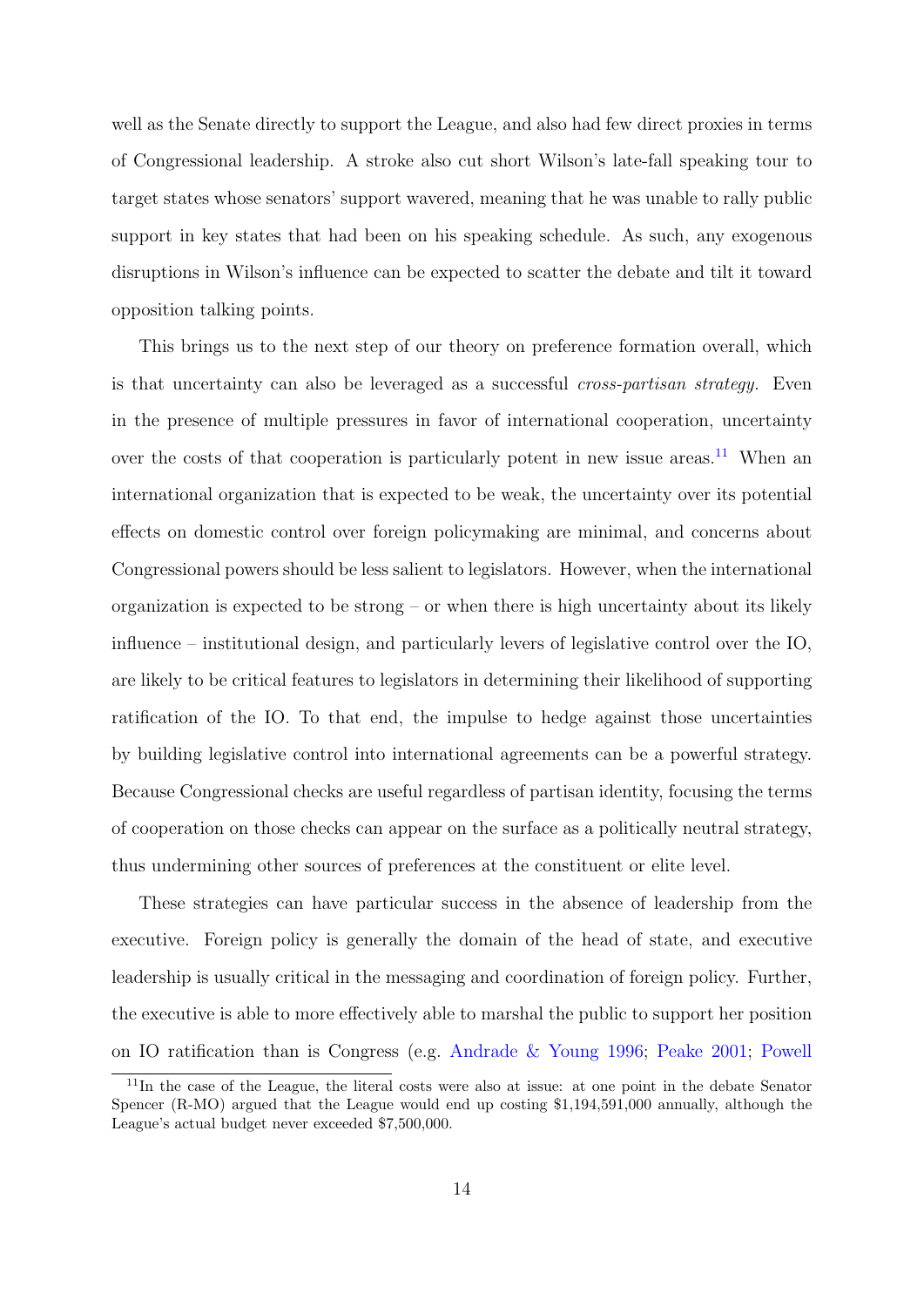[1999;](#page-30-7) [Schultz](#page-30-8) [2003;](#page-30-8) [Edwards & Wood](#page-26-9) [1999\)](#page-26-9). When the executive advocates in favor of IO ratification, it becomes more difficult for Congress to block ratification on the basis of institutional design concerns, which are less likely to be salient to the public. As such, if there are exogenous 'shocks' to executive influence, it will create windows where strategies of Congressional control have the opportunity to dominate other sources of preference.

Similarly, divided government also affords space for arguments in favor of Congressional control to hold sway over other pressures. If the party controlling the legislature has a different ideology than that of the executive, there may be a greater impulse to undermine the efforts of the executive to claim a foreign policy victory, and to preclude the expansion of executive control by the out-party. Alternately, there may be more genuine ideological disagreement over the nature of that foreign policy. Congressional control in the IO then would serve the multifold purpose of undermining consensus over the design of the agreement; derailing a cooperation effort that might provide the incumbent with a popular boost; and moving foreign policy closer to the preferences of the majority party.

This logic leads us to our key expectation: legislators are expected to leverage concerns about institutional authority in IO design when there is substantial uncertainty about the scope of the IO's influence over domestic foreign-policymaking, and are especially likely to do so in cases of divided government and weak executive leadership. We test this novel theory of legislator preference formation against three rival explanations drawn from existing theories: namely, that constituent concerns, personal ideology, or partisanship are the principal sources of Senators' preferences over IO membership.

If constituent concerns influence legislator preferences, legislators representing more isolationist constituencies (i.e. those that are more exposed to the costs of cooperation) should be more likely to oppose ratification of IOs [\(Kucik & Moraguez](#page-28-7) [2017\)](#page-28-7). Legislators who are more electorally vulnerable should be more likely to attend to these concerns [\(Canes-Wrone et al.](#page-25-0) [2002;](#page-25-0) [Hill & Hurley](#page-27-9) [2002\)](#page-27-9). If legislators perceive IOs to be of low salience to their constituents, this could allow the legislator's *personal ideology* about international cooperation to shape the their preferences over IOs [\(Levering](#page-29-9) [1978;](#page-29-9) [Shapiro](#page-30-3)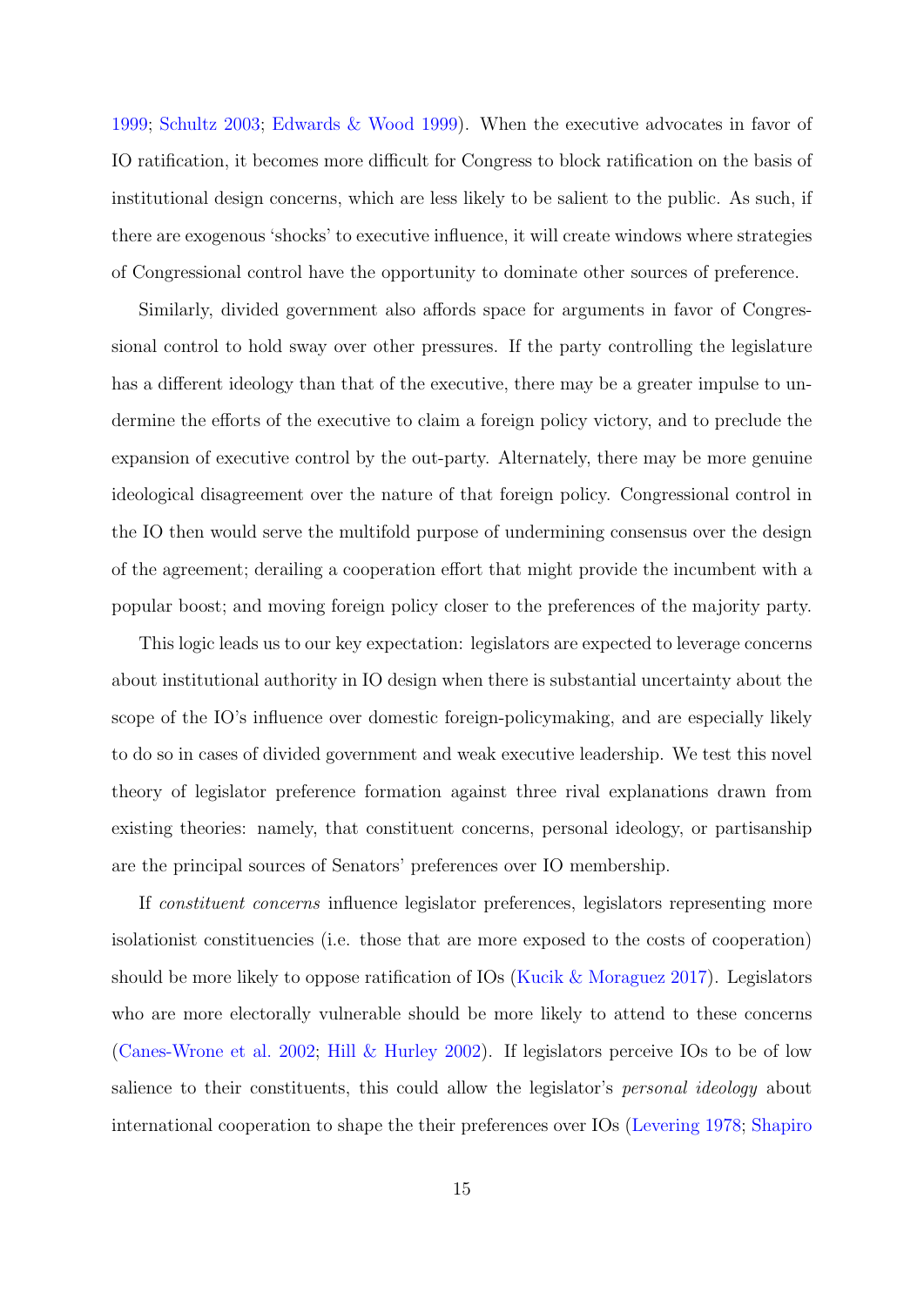[& Page](#page-30-3) [1988\)](#page-30-3). In such case, legislators would be free to exercise their judgement based on individual views and beliefs, and individual background characteristics (for example, educational and religious background) would predict Senator preferences [\(Karol &](#page-28-8) [Thurston](#page-28-8) [2020\)](#page-28-8). If partisan electoral implications shape legislator preferences over IOs, out-party legislators would be expected to oppose ratification if they believe that obtaining ratification is expected to electorally benefit the incumbent, and these effects would be particularly strong for party leaders.

## <span id="page-16-0"></span>5 Measuring Preferences: Three Strategies

While our theoretical expectations are generalizable across situations when new IOs are presented to legislatures for approval, we examine them in the case of the Senate debate on the League of Nations treaty. To test our theory, we examine speeches given by Senators from February 1919 to March 1920, the core period on debate over the League. We extract specifically speeches that make reference to the League, resulting in a corpus of 29,649 speech-paragraphs drawn from 2,514 unique speeches. More details on the data collection and preparation processes can be found in the Appendix. We use this speech data to estimate several different quantities:

1. Content of Speech: Members of Congress have limited time, and are only able to allocate attention to issues which them deem to be priorities [\(Hall](#page-27-10) [1998;](#page-27-10) [Jones](#page-27-11) [& Baumgartner](#page-27-11) [2005\)](#page-27-11). Proportions of speeches or number of speeches in a given time period discussing a topic have been widely used as a measure of a Member's attention to, and accordingly prioritization of, an issue (e.g. [Andrade & Young](#page-25-8) [1996;](#page-25-8) [Harris](#page-27-12) [2005;](#page-27-12) [Quinn et al.](#page-30-9) [2010;](#page-30-9) [Grimmer](#page-26-10) [2013;](#page-26-10) [Hill & Hurley](#page-27-9) [2002\)](#page-27-9). We can therefore assume that Senators who allocate more speech attention to the League have more intense preferences over its adoption: that is, if the League is a priority to a Senator, their preferences are assumed to be strong. To test our hypotheses about framing, coherence, co-optation, and issue linkage, we also estimate several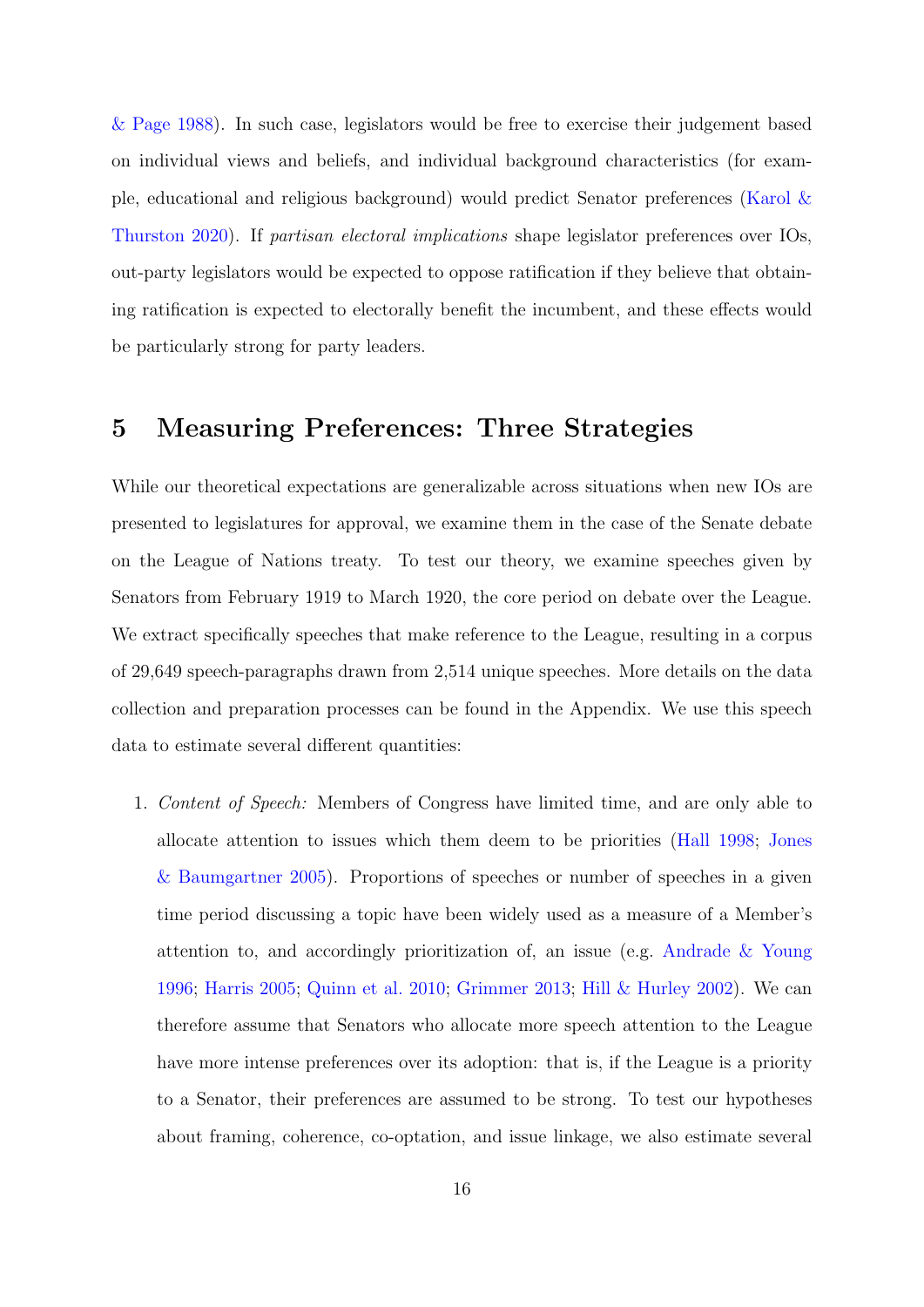other measures of speech content, including sentiment, topic, similarity, entropy, and readability. Details on each of these estimators can be found in the Appendix.

- 2. Timing/Existence/Length of Speech: We posited above that Senators that give their first speech addressing the League earlier in the course of the debate have stronger preferences than those who give their first speech later. We therefore capture the date that each Senator gives their earliest speech on the topic of the League.
- 3. Vote: While text-based methods allow us to examine Senator preferences as they develop through the course of the debate, their final position is ultimately expressed in their vote on the matter at hand [\(Poole & Rosenthal](#page-30-10) [1985\)](#page-30-10). We therefore obtain the Senate voting records on the League. However, there were many different Senate votes on many different versions and subsections of the treaty, and as such, identifying a firm "final" preference is not straightforward. This is especially complicated because senators received mixed cues on strategy; Wilson remained determined that the treaty had to be voted through without any reservations — not least because other countries were in the process of ratifying it in its extant form  $-$  whereas other key groups (such as the League to Enforce Peace) quickly became of the mind that a treaty with reservations was better than no treaty at all, and recommended adoption with reservations. These split elite cues, combined with the multiplicity of votes, means that voting is an imperfect metric of senators' true preferences.

There were several layers of votes. For example, prior to the formal opening of debate on the treaty in September, the Senate's Committee on Foreign Relations on August 23 voted to reverse the Shantung agreement (an extremely unpopular concession of land from China to Japan); and on August 26 it voted to recuse the US from all international commissions except for those on reparations. Once the Senate began its formal debate of the treaty in September, in a further vote, on October 2, Senators voted to reject amendments proposed by Senator Fall (R-NM) that would prevent the United States from serving on any international commission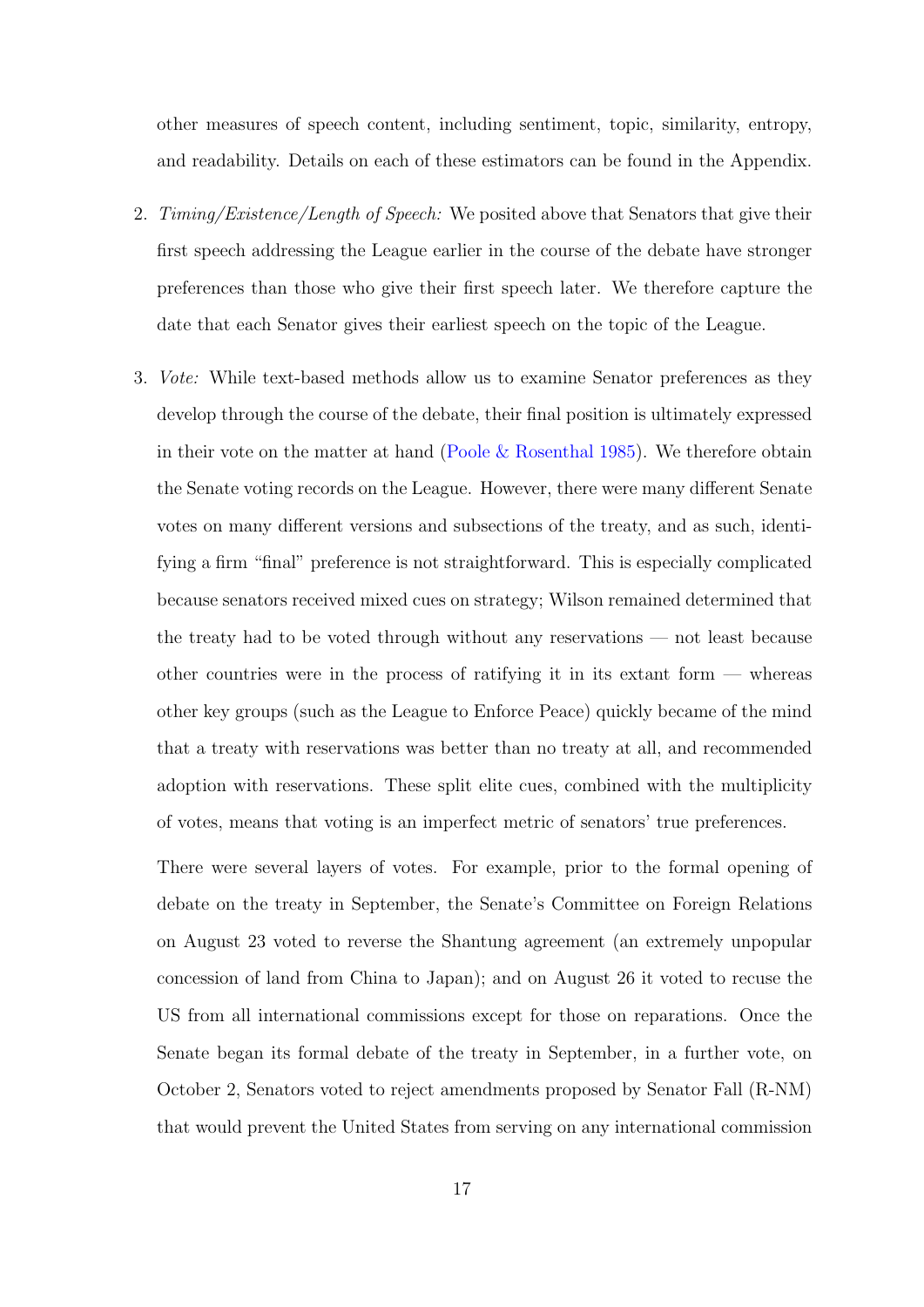created by the treaty. On November 15, the chamber was still considering the treaty when for the first time in its history, the Senate successfully voted to invoke cloture, stopping debate on the treaty. Starting on November 7, Senators voted on each of the 14 Lodge reservations. Many reservations were drafted to contradict specific articles in the League, including Article 1 (blocking member withdrawal from the League of Nations without prior notice), Article 3 (giving the United Kingdom six votes), Article 8 (limits to armaments), Article 10 (the enforcement clause relating to collective security), Article 21 (territorial expansion, which the Senate argued went against the Monroe Doctrine of 1823), Article 22 (recognizing mandates rather than territories), and Article 23 (on human rights).

There were then two votes on the treaty on 19 Nov 1919, both with (39-55) and without  $(38-53)$  reservations.

A final vote occurred when public opinion compelled the Senate to vote on the treaty again on March 19, 1920 — this time bringing in all of Lodge's reservations. The breakdown vote was 49 in favor (17 Strong Reservationists, 11 Mild (Republican) Reservationists, and 21 crossover Democrats who voted "yea") versus 35 against (22 loyal Democrats and 13 Irreconcilables, including one Democrat).

## <span id="page-18-0"></span>6 Discontinuities in Executive Leadership

Our core hypothesis centered on tests for the effects of shocks to executive leadership. We posited that Congressional attention to matters of IO design and legislative control should increase when executive influence weakens. We therefore examine the timing of Wilson's stroke as a discontinuity in the debate, reflecting a change from high to low executive influence, as Wilson had been instrumental in leading the pro-League campaign by Senate Democrats. As Margulies notes:

"Had Wilson retained his health, he might eventually have agreed to meaningful compromise [on the reservations]....Senate Democrats suffered a leadership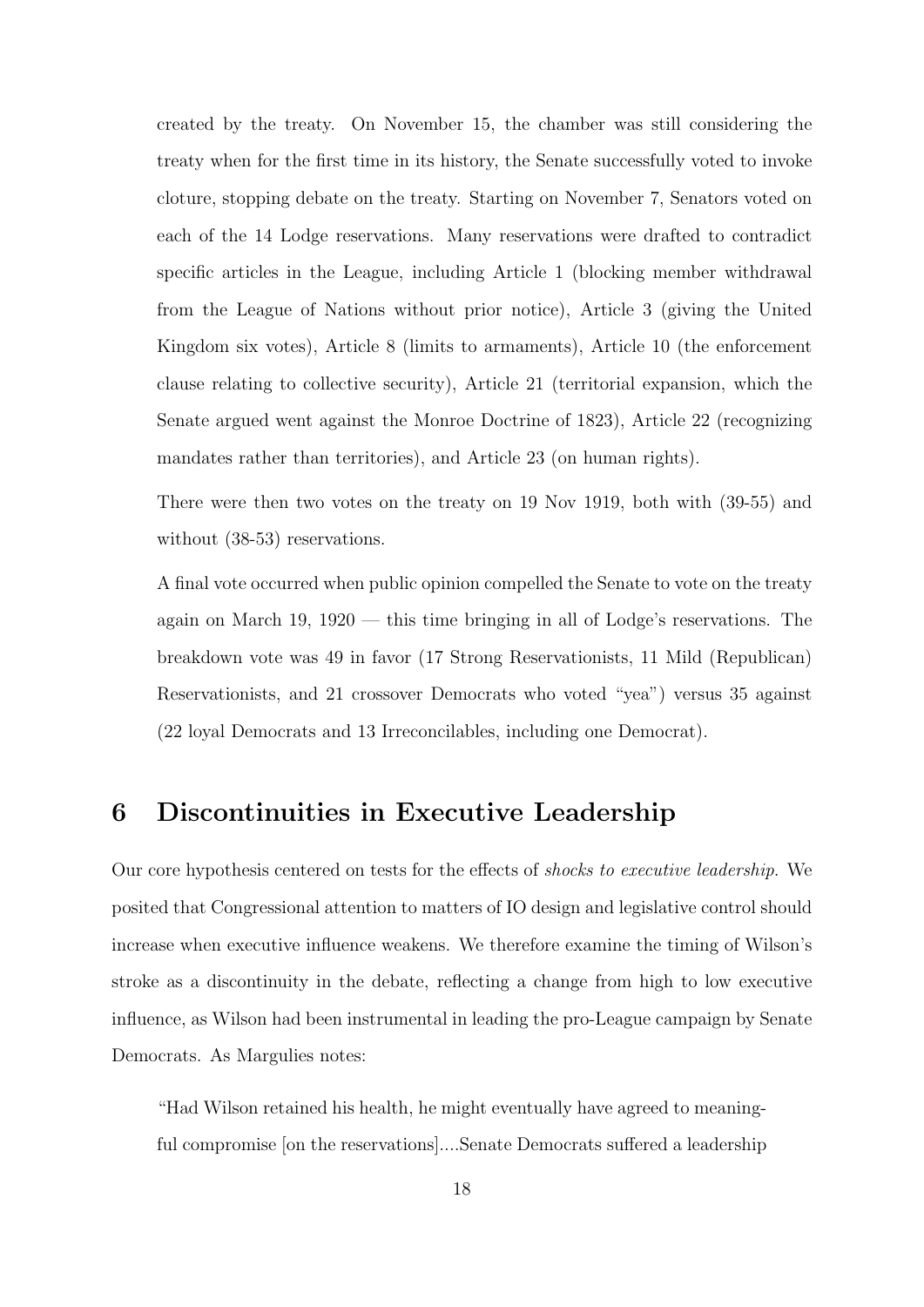gap during Wilson's illness. Hitchcock could hardly take it on himself to deviate from the strategy that he had earlier developed and that Wilson had approved." [\(Margulies](#page-29-7) [1989,](#page-29-7) 109-110)

Public support for the League, which had initially been high, was ebbing by Septem-ber.<sup>[12](#page-19-0)</sup> Wilson believed that a direct appeal to the people could shore up their support and compel the Senate to vote in favor. He therefore set off on a whistlestop speaking tour, beginning in Columbus, Ohio on September 4. Between September 4 and September 25, Wilson made 39 speeches in 17 different states [\(Wilson et al.](#page-31-6) [1966\)](#page-31-6). In every state Wilson visited, the speeches were well-received by large and supportive crowds. The speeches were also extensively covered (and often printed in full) in local newspapers throughout the country, and were generally lauded by journalists as successful in rallying public enthusiasm in favor of ratification [\(Hogan](#page-27-8) [2006\)](#page-27-8).

Following the first leg of the tour, the New York Times reported that "[t]he people in the States through which Mr. Wilson has passed (Ohio, Indiana, Missouri, and Iowa) want the Peace Treaty ratified, and are absolutely opposed to any efforts to make the treat a 'football of politics' which may result in a moment's unnecessary delay," [\(The New](#page-31-7) [York Times](#page-31-7) [September 8, 1919\)](#page-31-7). After giving speeches throughout the San Francisco area, the Times observed:

"President Wilson has gone far to break down the opposition to the Peace Treaty and the League covenant in this part of California, and when he left tonight for the southern part of the State it was the concensus [sic] of opinion among most observers that he had materially advanced the cause for which he came out to fight. California, in a sense, is the turning point of the tour, and the results which the President obtained in San Francisco and Oakland these two days are accepted by many as good evidence that the country will turn in resentment on any group of men who persist in a stand that would balk

<span id="page-19-0"></span> $\rm ^{12}See$  [Section 3.](#page-9-2)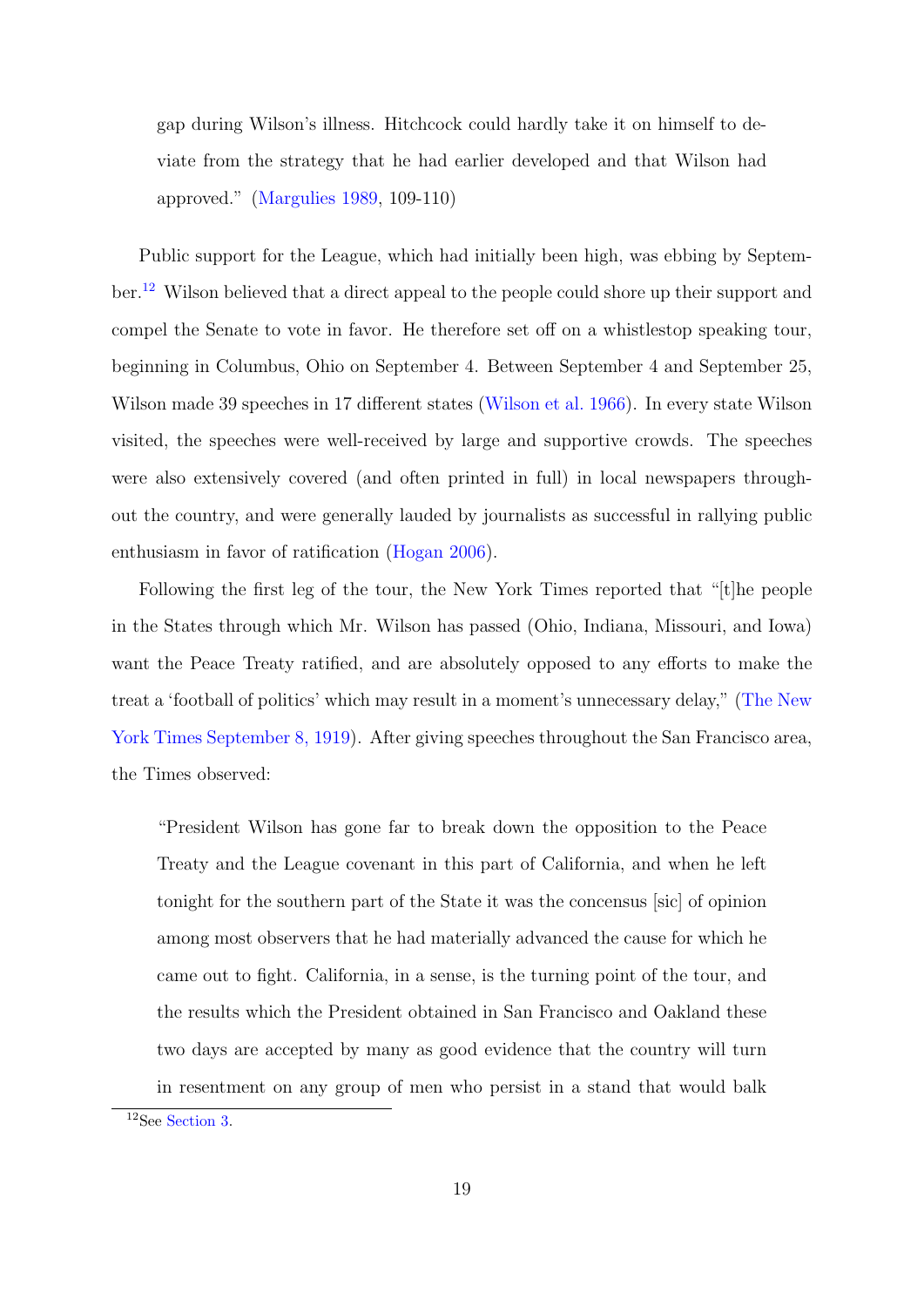the treaty or render impossible America's effective participation in a League of Nations."[\(The New York Times](#page-31-8) [September 19, 1919\)](#page-31-8)

And two days later:

"President Wilson apparently has won the majority of the people of California over to the League of Nations, and advocates of the treaty and the League here, representing all political factions, confidently predict that if a vote were taken tomorrow the result in the State would be at least two to one for the acceptance of the President's program without drastic reservations....The progress which has been made here by President Wilson has been accepted as of the utmost importance in the nation-wide League fight, as it had....support for the League of Nations will grow rather than diminish as the public has an opportunity to digest more carefully his explanations." [\(The](#page-31-9) [New York Times](#page-31-9) [September 21, 1919\)](#page-31-9)

Thus, it seems clear that Wilson's efforts in going public were poised to be highly successful in shaping the narrative on the League, and would have made it extremely difficult for the Senate to continue its legislative maneuvering on reservations. The rhetorical themes emphasized in these speeches would have likely been focal points to coordinate Democratic efforts in the Senate to capitalize on the shift in public opinion, working towards a speedy ratification of the unamended treaty. However, Wilson suffered a debilitating stroke after his September 25 speech in Pueblo, Colorado, and had to cancel the 5 remaining stops. To preserve his health, Wilson was largely sequestered from Senate Democrats, and was unable to effectively guide their rhetorical strategy or leverage the success of the speaking tour: in the absence of executive leadership to coordinate speaking points, Senate Democrats proved unable to block the better-coordinated efforts of the reservationsts and irreconcilaibles.[13](#page-20-0)

<span id="page-20-0"></span><sup>&</sup>lt;sup>13</sup>Future analysis will deploy the speech data described in the previous [section](#page-16-0) to quantitatively examine of the effect of this shock on legislator rhetoric.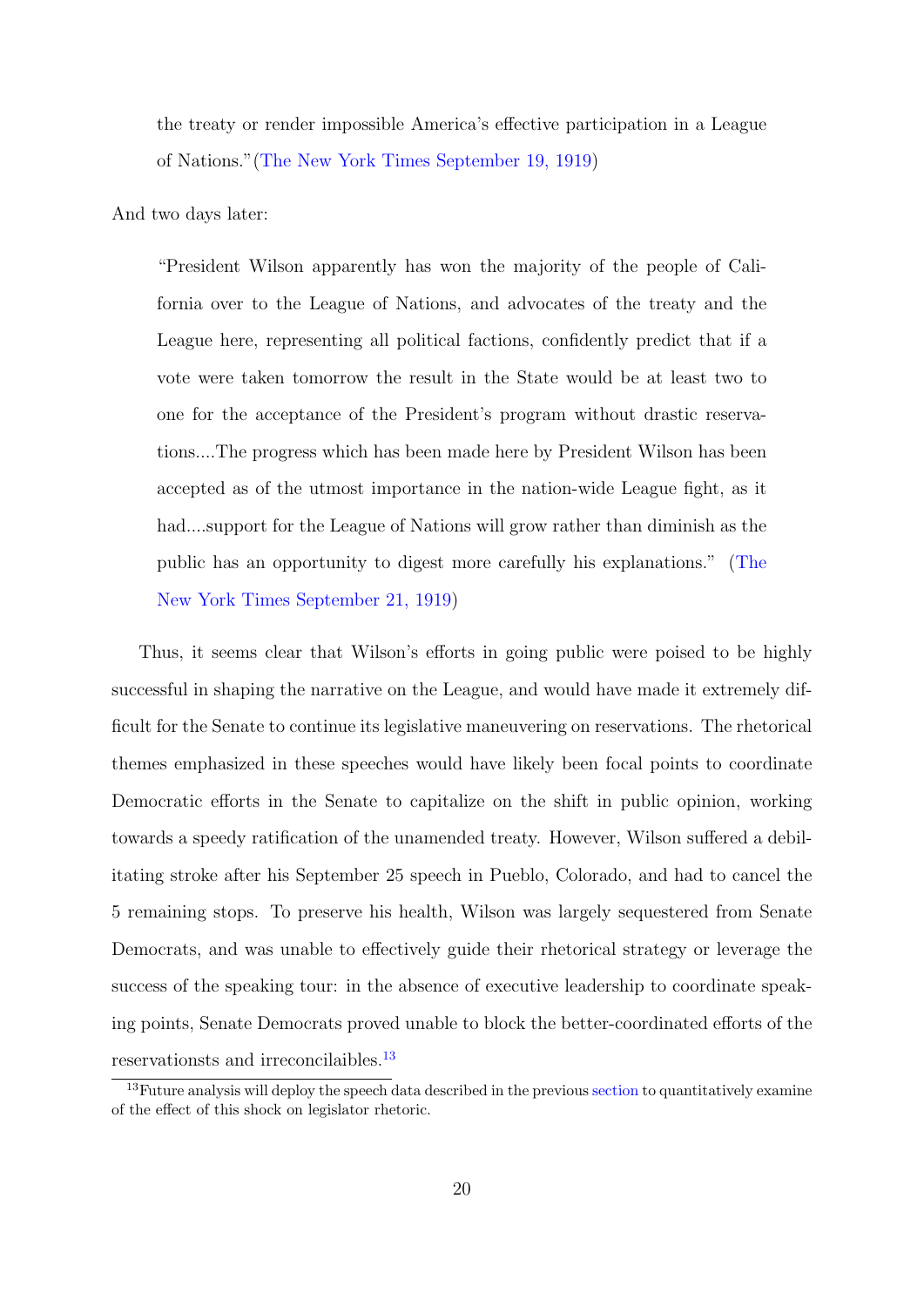## 7 Descriptive Empirics

NB: This analysis will be re-done with new data to be obtained in late 2021/early 2022.

#### 7.1 Descriptives - Setting the Stage

The League was a major feature of the debate throughout 1919 and 1920: only nine Senators never engaged in the debate on the topic throughout this period. Timing does seem to be related to preference intensity: the most 'prominent' Senators in the debate (Hitchcock, Borah, Lodge, Underwood, Cummins, Fall, Pittman, Knox, Kellog, Poindex-ter, Penrose, Owen, Johnson, Reed, McCumber, and Swanson)<sup>[14](#page-21-0)</sup> entered into the debate early (June and July), while many Senators did not make their first speech on the topic of the League until later in the fall (Figure [1\)](#page-22-0). Prominent speakers also spoke on the topic more frequently and gave speeches that were slightly longer than average in length. In both the early and late period of the debate, however, the number of speeches given by Senators of both parties are relatively equal.

## 7.2 Timing, content, and coherence of speeches, across/within party and over time

We expect that Republicans should leverage concerns about Congressional power and concern about the design of the League in their speeches, while pro-League Democrats should be less likely to undertake such arguments. Indeed, we find that Republican speeches are more likely to discuss specific design features of the proposed League (although not statistically significantly so), as well as ideological concerns. For example, Senator Hardwick spoke on IO design on March 1, specifically addressing concerns about the balance of power between Congress and the executive:

"Senators should stand firm against an Executive who had 'absorbed all power

<span id="page-21-0"></span><sup>14</sup>'Prominence' was defined by analysis of primary and secondary accounts of the Senate debate leaders (e.g. [Lodge](#page-29-10) [1925;](#page-29-10) [Fleming](#page-26-2) [1932;](#page-26-2) [Barth](#page-25-9) [1945;](#page-25-9) [Margulies](#page-29-7) [1989\)](#page-29-7). Prominent speakers are balanced across party, with 7 Democrats and 8 Republicans.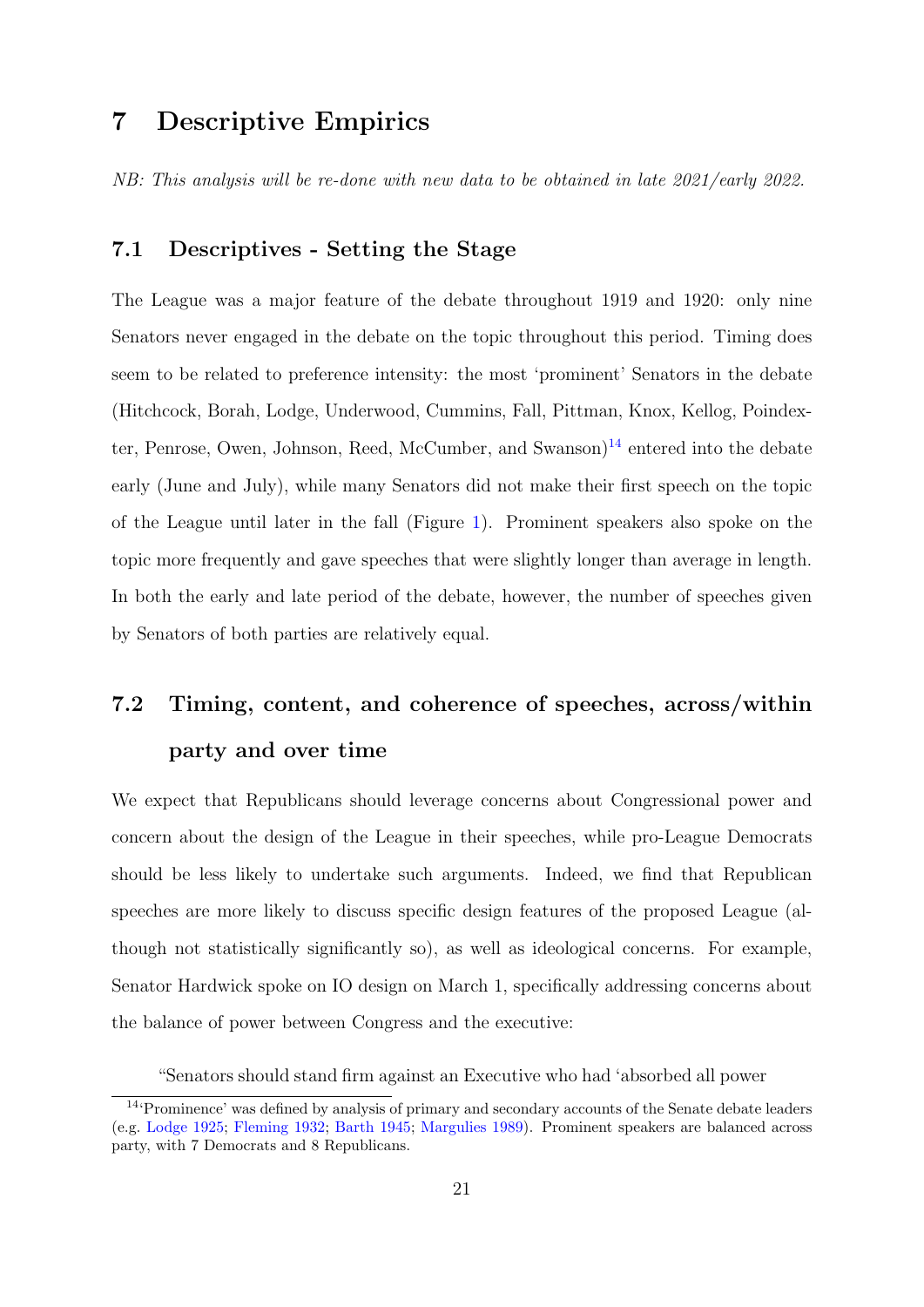<span id="page-22-0"></span>Figure 1: Speech Timing as Preference Intensity: Sentiment scores for senators' first speeches



that belonged to the States,' who had 'taken all the rights that belonged to the citizens and lodged them here in the Federal Government' and who had broken down the independence of the three coordinate branches of the Federal Government itself, 'usurped the powers of Congress.' " [\(Fleming](#page-26-2) [1932,](#page-26-2) 147)

Interestingly, there is no significant partisan difference in Senators' likelihood to discuss the reservations program: this is likely due to the fact that Republicans gave speeches in favor of the reservations, while Democrats gave speeches on the same topic but in opposition (Figure [2\)](#page-23-0).

Topics favored by Republicans were more prominent in the debate and were employed with increased frequency over time, while the topic most relied on by Democrats – the economy – never gained traction as a major theme in the discussions, and other topics that Democrats were slightly more likely to favor – such as constituencies – declined in their prevalence over the course of the debate (Figure [3\)](#page-23-1). Republicans as a bloc also appear to have been more effective in staying on message, coalescing around set talking points to effectively drive home their points. Through the major portions of the debate, Republicans gave speeches that were increasingly similar to their party leader, while Democratic speeches actually declined in similarity to their party leadership (Figure [5,](#page-23-2) left panel). In explaining the success of the anti-League coalition, then, we cannot discount the role that a coordinated and effective rhetorical campaign executed by the strong reservationists and irreconcilaibles may have played in swaying mild reservationists toward their side.

We have already seen that Republican and Democratic Senators spoke and voted differently on the League – clearly, partisanship was influential in determining Senators'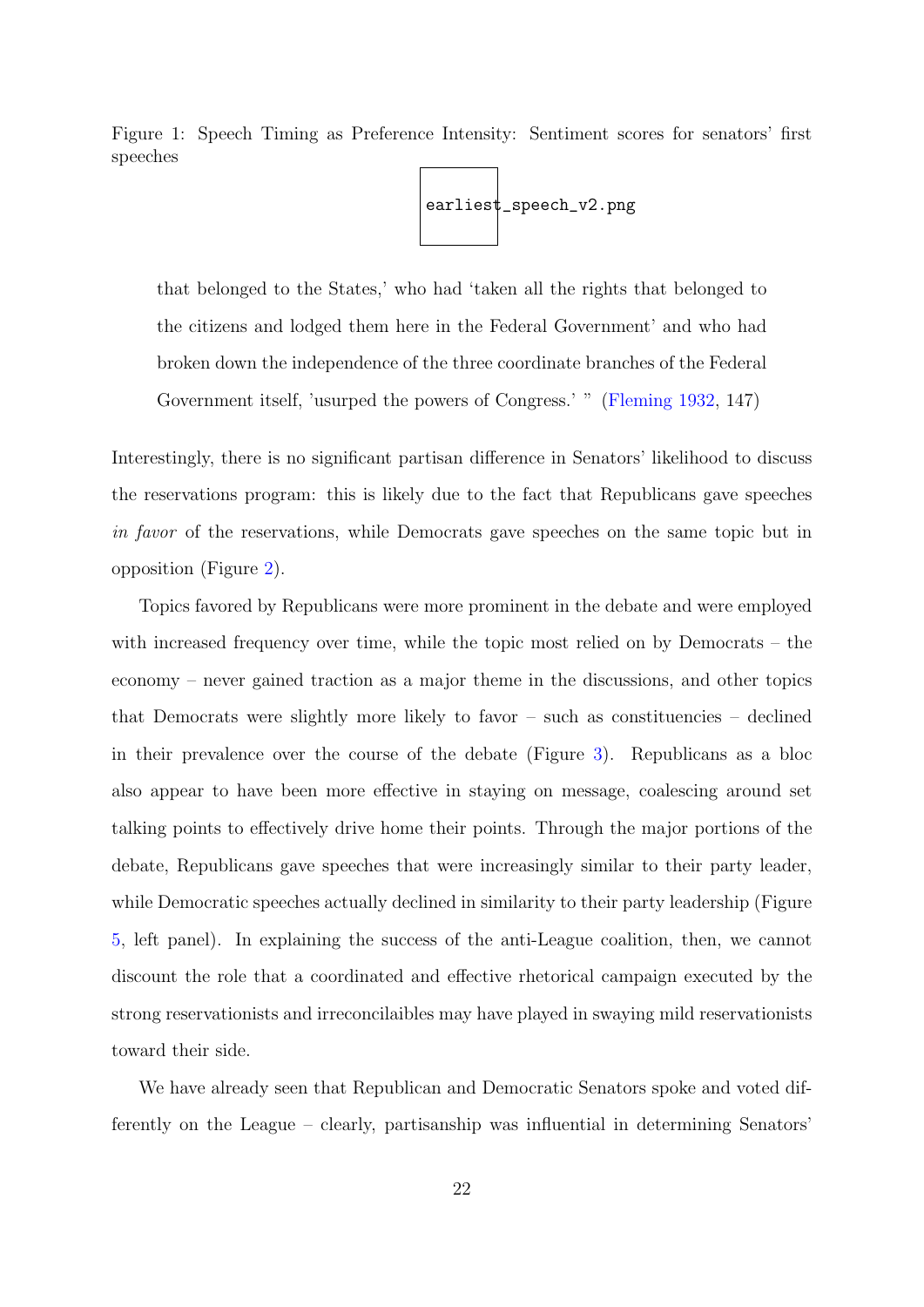<span id="page-23-0"></span>Figure 2: Republican messaging distinct on ideology; Democrat messaging on economy



<span id="page-23-1"></span>Figure 3: Economy (D) never gained traction; R topics (ideology, IO design, reservations) shaped debate over time



preferences. But how influential was partisanship relative to constituency-level preferences in shaping the Senators' views? To gain insight into this question, we examine several paired comparisons in which the two Senators representing the same state and from the same party ultimately voted differently on the League (Figure [4\)](#page-23-3). In these cases, Senators who voted in favor of the League generally entered the debate earlier and made speeches more frequently, though interestingly did not employ more positive sentiment in their speeches than the Senators who voted against the Treaty.

<span id="page-23-3"></span>Figure 4: Holding constituents constant: examining timing and sentiment in speeches by senators from same state who voted differently

state\_breakouts.png

<span id="page-23-2"></span>Figure 5: Similarity of late (low-salience) speakers to party leaders (Pittman if D, Lodge if R) - late R speakers closer to party leader

party\_leader\_speech\_similarity.png

## 8 Conclusions and Implications

This paper goes beyond a reassertion of the long-established tensions between the legislature and the executive. It also interrogates the formation of national preferences in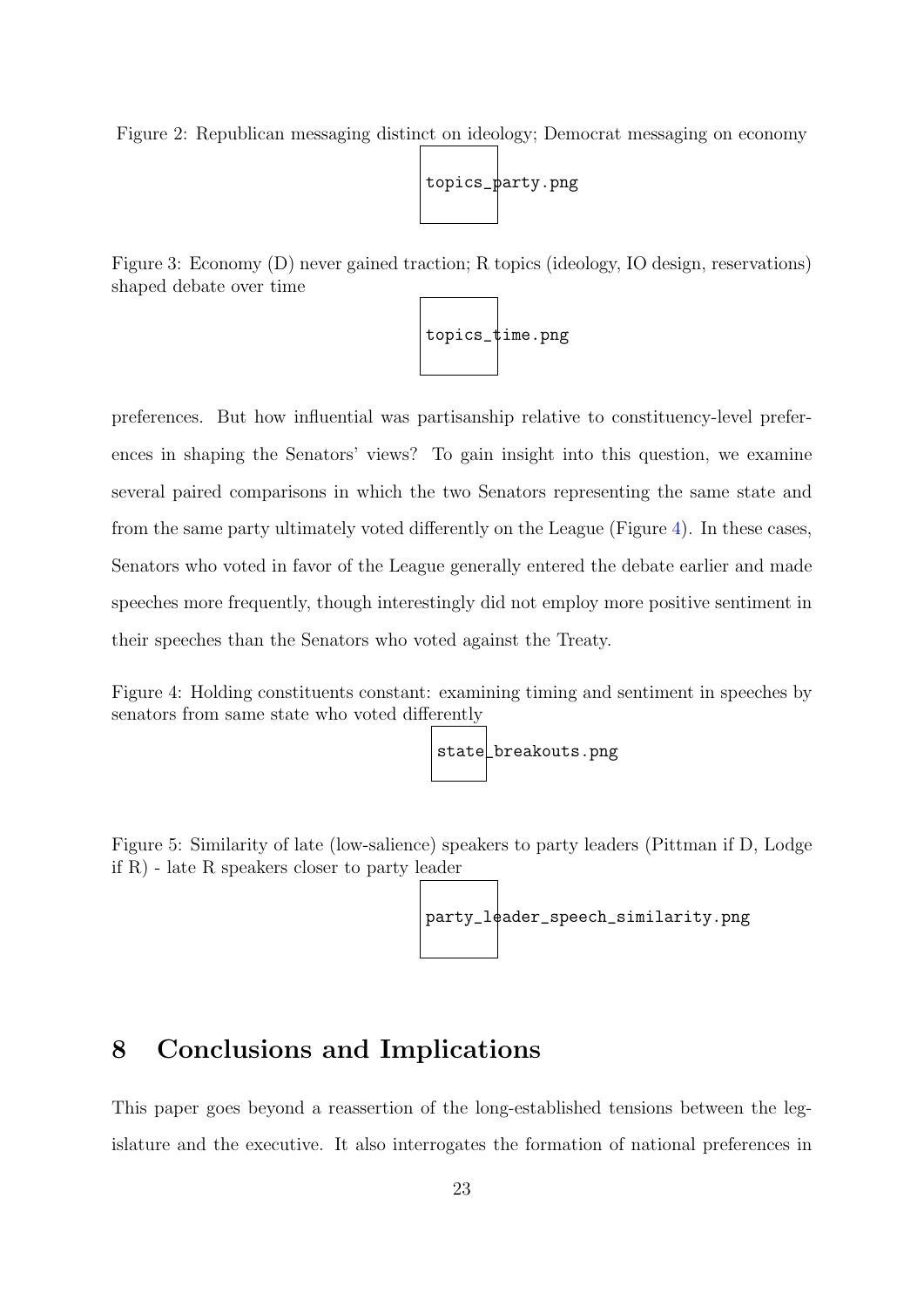incipient issue areas. The debate over the League was more than just an arena of partisan tensions under divided government; it set the tone for US participation in international cooperation for the subsequent century. Even if the US remained heavily involved behind the scenes [\(Lavelle](#page-28-10) [2007\)](#page-28-10), its public refusal of the treaty had implications for the League as well as for subsequent institutionalized cooperation.

The outcome of the Senatorial debate and ultimate rejection of the League had profound effects on the history of international cooperation. As [McDougal & Lans](#page-29-8) [1945](#page-29-8) put it, "The history of the Treaty of Versailles would have been very different if the United States had ratified it, since the treaty itself was largely shaped on the assumption that it would have behind it both the authority of the United States and the impartial influence of the United States as a constantly moderating influence in its enforcement," [\(McDou](#page-29-8)[gal & Lans](#page-29-8) [1945,](#page-29-8) 345). As such, the lack of formal US participation — even if the US remained heavily involved behind the scenes, in terms of both personnel and funding [\(Lavelle](#page-28-10) [2007\)](#page-28-10) — took a toll not only on the League itself but on the US public perception of the merits and demerits of IOs. This example shows how lasting the influence of executive-legislative tensions can be on policy.

Developers of later international organizations learned importance of, first, circumventing the legislature in foreign policymaking, and, to a lesser extent, accounting for Congressional oversight in IO design in cases when proposed IOs were to have uncertain influence. Incorporating influences from Senate leaders, and particularly out-party leaders, co-opted the preference formation process in favor of the IO. These activities were as important as cultivating public support in obtaining ratification for the Bretton Woods Institutions decades later [\(Lavelle](#page-28-2) [2011;](#page-28-2) [Carson & Conklin](#page-25-2) [Working Paper\)](#page-25-2). Public support and executive leadership alone are not enough to account for domestic ratification of IOs: we show that legislative support for institutional design is an equally important – if not more important – feature.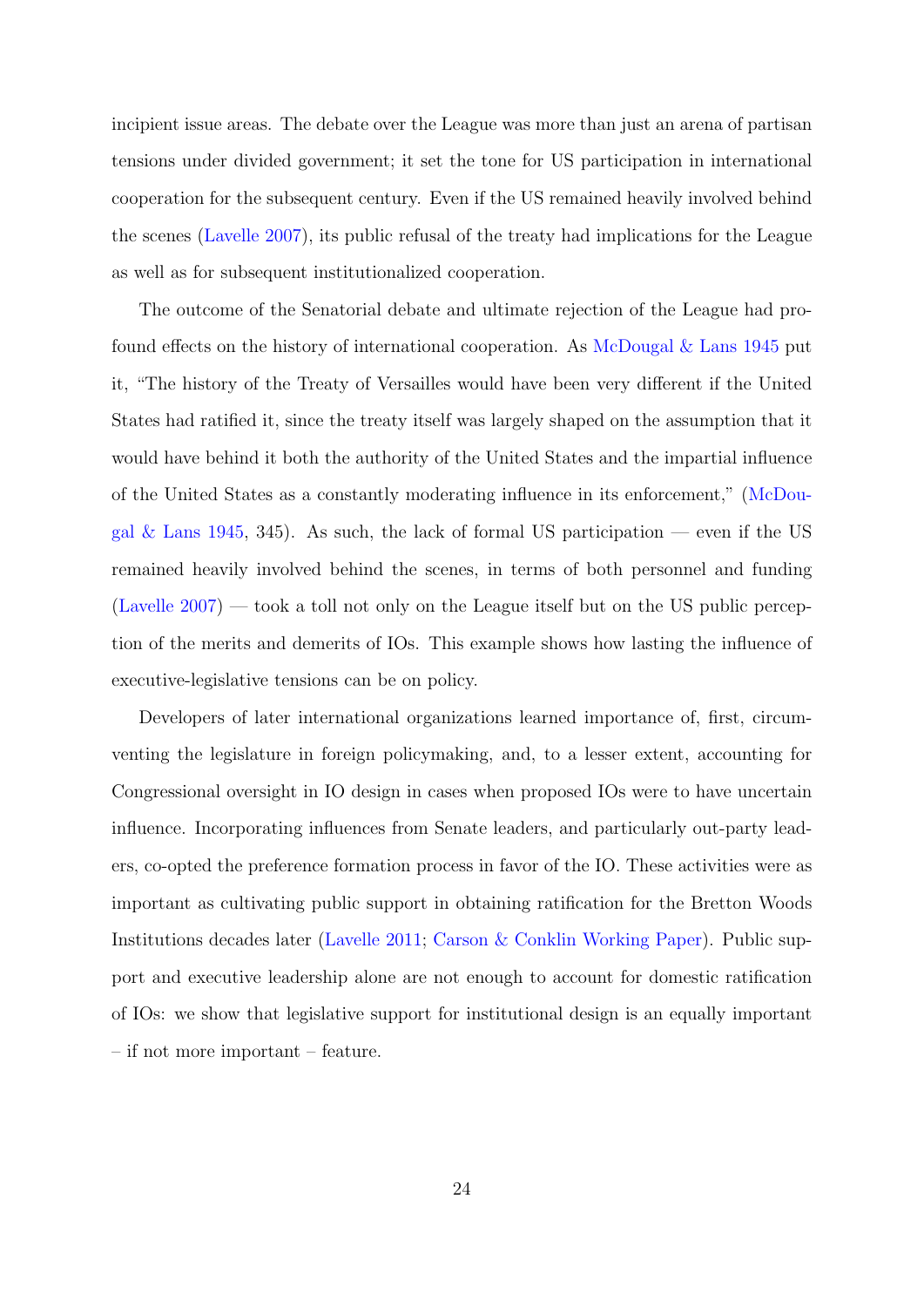## References

- <span id="page-25-8"></span>Andrade, L., & Young, G. (1996). Presidential Agenda Setting: Influences on the Emphasis of Foreign Policy. Political Research Quarterly, 49 (3), 591–605.
- <span id="page-25-1"></span>Bailey, M. A., Goldstein, J., & Weingast, B. R. (1997). The Institutional Roots of American Trade Policy: Politics, Coalitions, and International Trade. World Politics,  $49(3)$ , 309–338.
- <span id="page-25-9"></span>Barth, F. (1945). The Lost Peace: A Chronology: the League of Nations and the United States Senate, 1918-1921 . Woodrow Wilson Foundation.
- <span id="page-25-6"></span>Birdsall, P. (1941). *Versailles Twenty Years After*. New York: Reynal and Hitchcock.
- <span id="page-25-7"></span>Braden, W. W. (1960). The Senate Debate on the League of Nations, 1918–1920: An Overview. Southern Journal of Communication, 25 (4), 273–281.
- <span id="page-25-4"></span>Butler, N. M. (1912). The International Mind: An Argument for the Judicial Settlement of International Disputes.
- <span id="page-25-0"></span>Canes-Wrone, B., Brady, D. W., & Cogan, J. F. (2002). Out of Step, Out of Office: Electoral Accountability and House Members' Voting. American Political Science Review,  $96(1), 127-140.$
- <span id="page-25-2"></span>Carson, A., & Conklin, M. (Working Paper). Cooptation at the Creation: Manufacturing an Elite Consensus on US Participation in the United Nations.
- <span id="page-25-3"></span>Caughey, D., & Warshaw, C. (2018). Policy Preferences and Policy Change: Dynamic Responsiveness in the American States, 1936–2014. American Political Science Review,  $112(2)$ , 249-266.
- <span id="page-25-5"></span>Chatfield, C., & Kleidman, R. (1992). The American peace movement: Ideals and activism. Twayne Pub.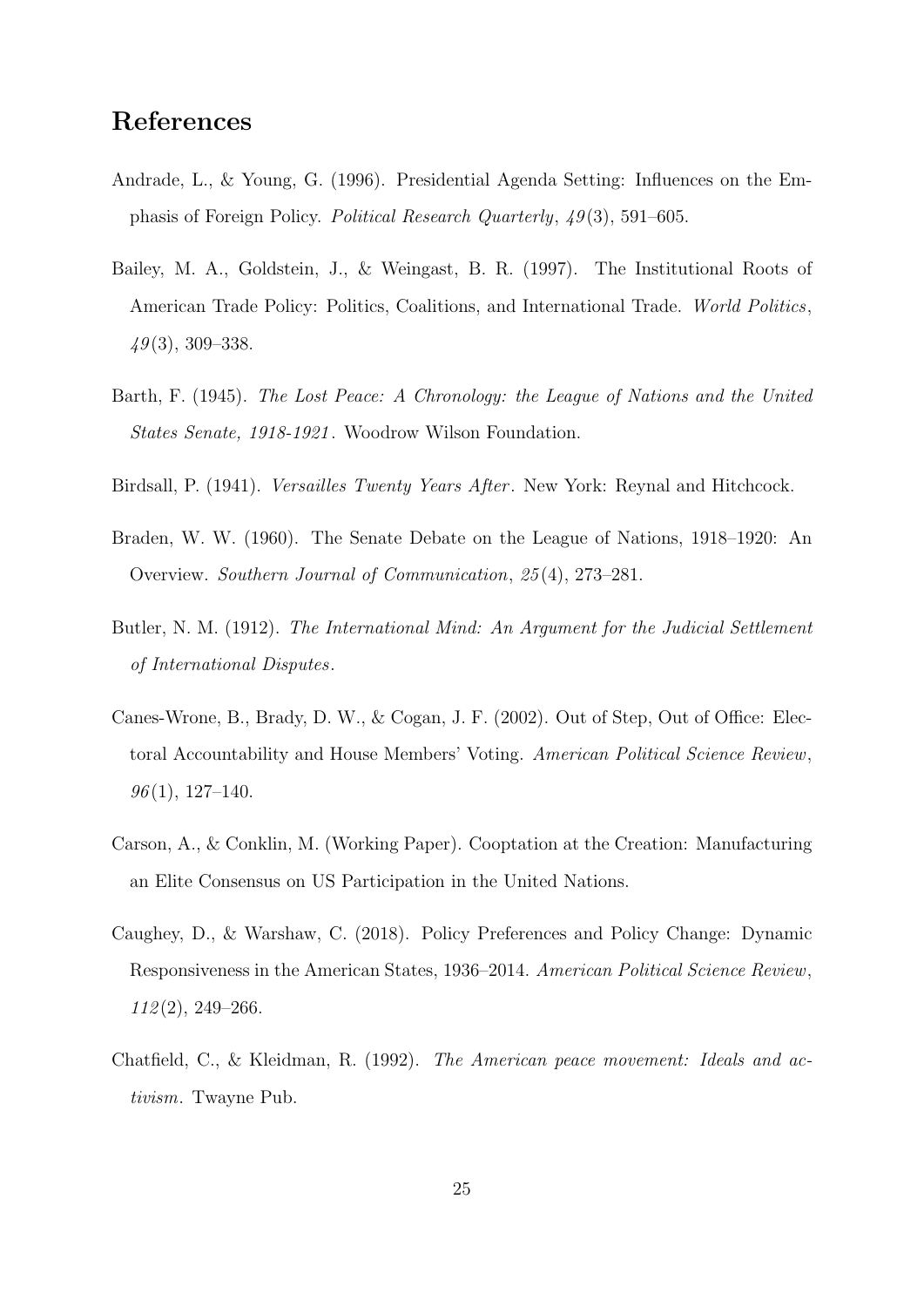- <span id="page-26-0"></span>Checkel, J. T. (1997). International Norms and Domestic Politics: Bridging the Rationalist—Constructivist Divide. European Journal of International Relations,  $3(4)$ , 473–495.
- <span id="page-26-3"></span>Checkel, J. T. (1999). Norms, Institutions, and National Identity in Contemporary Europe. International Studies Quarterly,  $43(1)$ , 83-114.
- <span id="page-26-6"></span>De Vries, C. E., & Hobolt, S. B. (2012). When dimensions collide: The electoral success of issue entrepreneurs. European Union Politics, 13 (2), 246–268.
- <span id="page-26-8"></span>DeBenedetti, C. (1980). The peace reform in American history. Indiana University Press Bloomington.
- <span id="page-26-4"></span>Drezner, D. W. (2000). Ideas, Bureaucratic Politics, and the Crafting of Foreign Policy. American Journal of Political Science, (pp. 733–749).
- <span id="page-26-9"></span>Edwards, G. C., & Wood, B. D. (1999). Who Influences Whom? The President, Congress, and the Media. American Political Science Review, 93 (2), 327–344.
- <span id="page-26-5"></span>Finnemore, M., & Barnett, M. N. (2004). Rules for the World: International Organizations in Global Politics. Cornell University Press.
- <span id="page-26-2"></span>Fleming, D. F. (1932). The United States and the League of Nations. Putnam.
- <span id="page-26-7"></span>Genschel, P., & Jachtenfuchs, M. (2014). Beyond the Regulatory Polity? The European Integration of Core State Powers. Oxford University Press.
- <span id="page-26-1"></span>Goldstein, J., & Gulotty, R. (2017). The Limits of Institutional Reform in the United States and the Global Trade Regime. International Politics and Institutions in Time, (pp. 196–213).
- <span id="page-26-10"></span>Grimmer, J. (2013). Representational Style in Congress: What Legislators Say and Why It Matters. Cambridge University Press.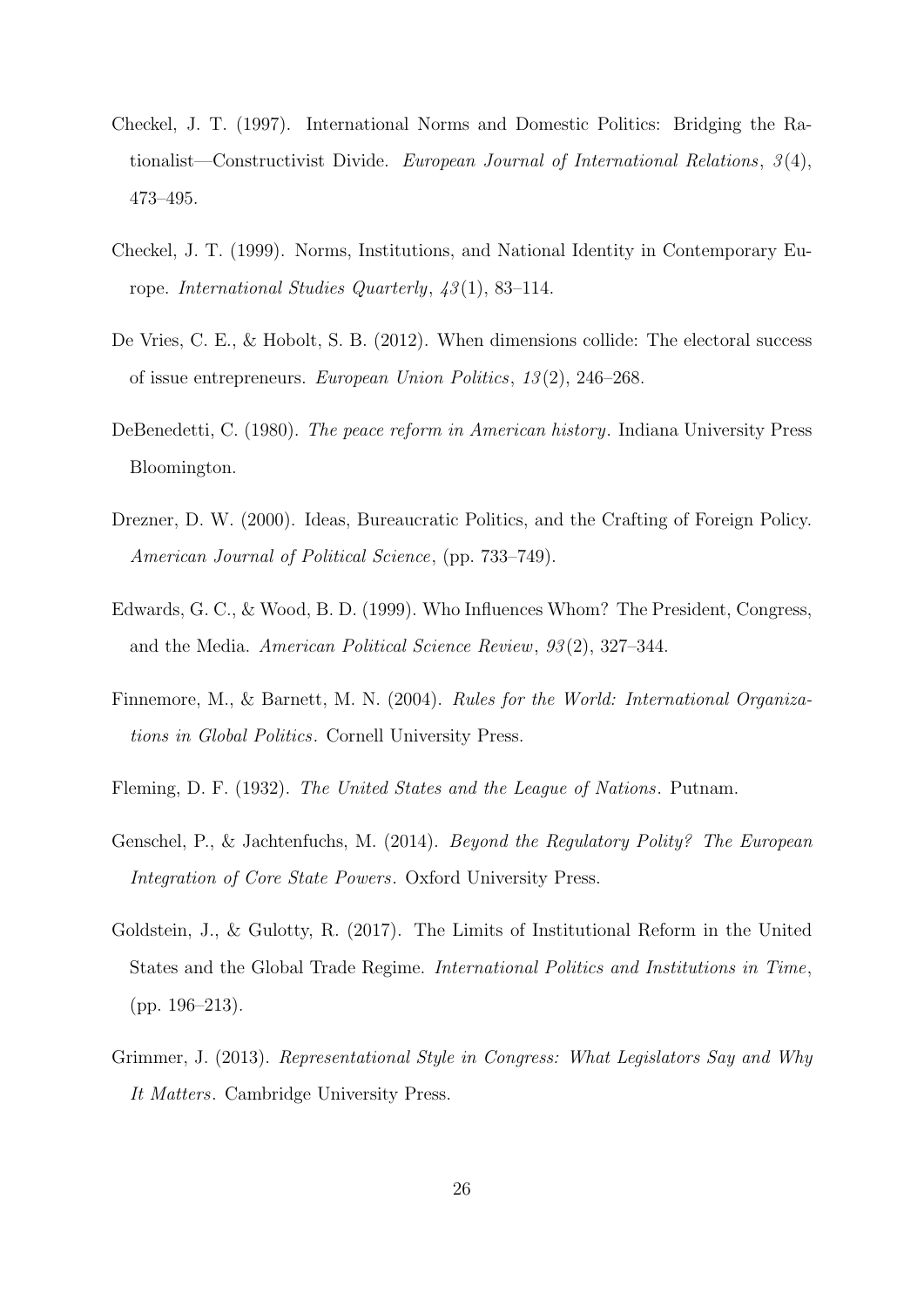- <span id="page-27-1"></span>Grossman, G. M., & Helpman, E. (1994). Endogenous Innovation in the Theory of Growth. Journal of Economic Perspectives,  $8(1)$ , 23-44.
- <span id="page-27-6"></span>Guisinger, A. (2009). Determining Trade Policy: Do Voters Hold Politicians Accountable? International Organization, 63(3), 533-557.
- <span id="page-27-5"></span>Guisinger, A. (2017). American Opinion on Trade: Preferences without Politics. Oxford University Press.
- <span id="page-27-0"></span>Haftel, Y. Z., & Thompson, A. (2013). Delayed Ratification: The Domestic Fate of Bilateral Investment Treaties. International Organization, 67 (2), 355–387.
- <span id="page-27-10"></span>Hall, R. L. (1998). Participation in Congress. Yale University Press.
- <span id="page-27-12"></span>Harris, D. B. (2005). Orchestrating Party Talk: A Party-Based View of One-Minute Speeches in the House of Representatives. Legislative Studies Quarterly,  $30(1)$ , 127– 141.
- <span id="page-27-7"></span>Hero, A. O. (1965). The Southerner and World Affairs. Louisiana State University Press.
- <span id="page-27-9"></span>Hill, K. Q., & Hurley, P. A. (2002). Symbolic Speeches in the U.S. Senate and Their Representational Implications. Journal of Politics, 64 (1), 219–231.
- <span id="page-27-4"></span>Hix, S., & Lord, C. (1997). Political Parties in the European Union. Springer.
- <span id="page-27-8"></span>Hogan, J. M. (2006). Woodrow Wilson's Western tour: Rhetoric, Public Opinion, and the League of Nations. Texas A&M University Press.
- <span id="page-27-3"></span>Hooghe, L., & Marks, G. (2005). Calculation, Community and Cues: Public Opinion on European Integration. European Union Politics, 6 (4), 419–443.
- <span id="page-27-2"></span>Jacobs, L. R., & Page, B. I. (2005). Who Influences U.S. Foreign Policy? American Political Science Review, 99(1), 107-123.
- <span id="page-27-11"></span>Jones, B. D., & Baumgartner, F. R. (2005). The Politics of Attention: How Government Prioritizes Problems. University of Chicago Press.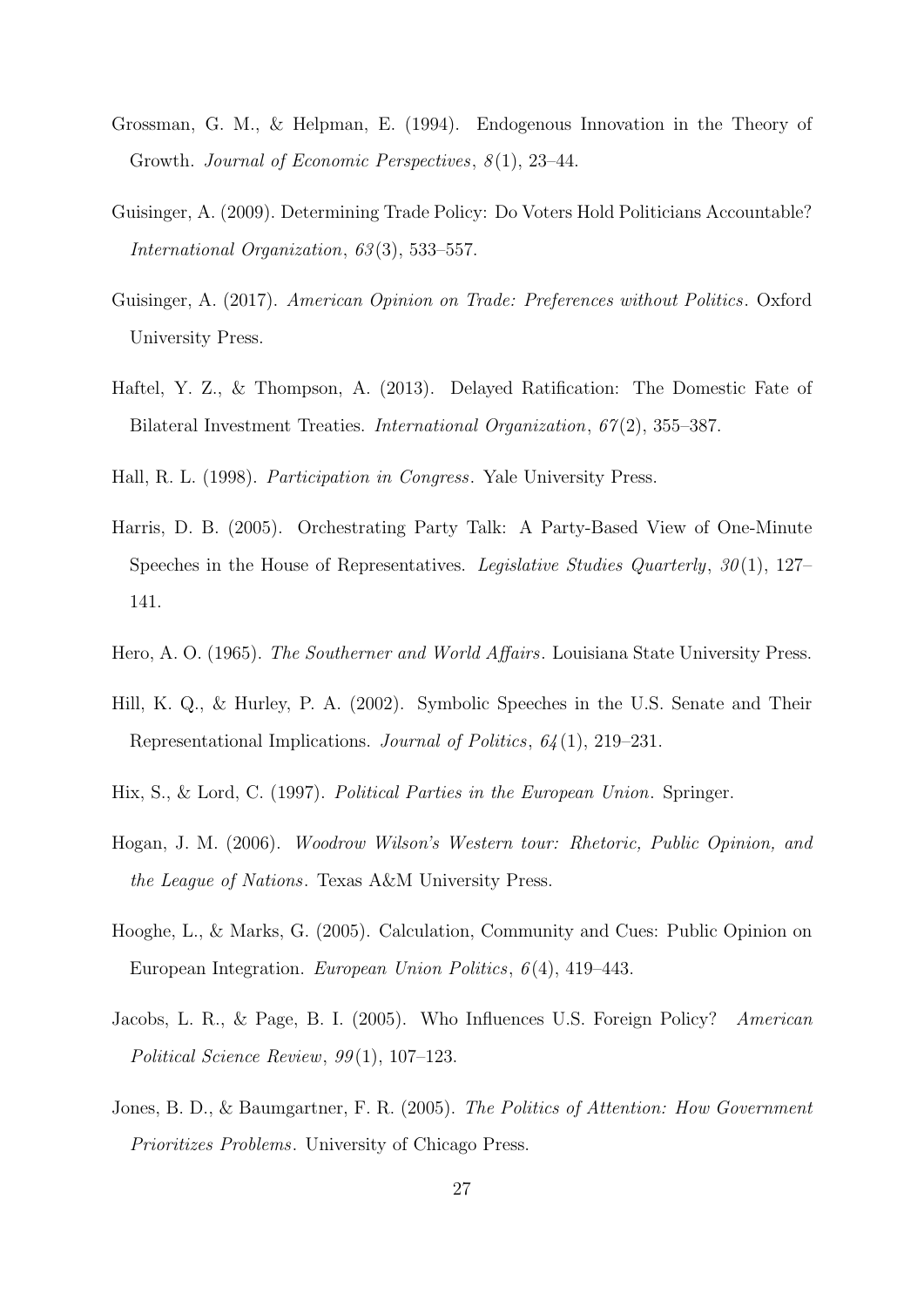- <span id="page-28-8"></span>Karol, D., & Thurston, C. N. (2020). From Personal to Partisan: Abortion, Party, and Religion Among California State Legislators. Studies in American Political Development,  $34(1)$ , 91-109.
- <span id="page-28-1"></span>Kelley, J. G., & Pevehouse, J. C. (2015). An Opportunity Cost Theory of US Treaty Behavior. *International Studies Quarterly*, 59(3), 531-543.
- <span id="page-28-4"></span>Keohane, R. O., & Nye, J. S. (1977). Power and Interdependence: World Politics in Transition. Boston, Little, Brown and Company.
- <span id="page-28-3"></span>Koremenos, B. (2005). Contracting around International Uncertainty. American Political Science Review, 99(4), 549–565.
- <span id="page-28-0"></span>Koremenos, B., Lipson, C., & Snidal, D. (2001). The Rational Design of International Institutions. International Organization, 55 (4), 761–799.
- <span id="page-28-6"></span>Kreps, S. E., Saunders, E. N., & Schultz, K. A. (2018). The Ratification Premium: Hawks, Doves, and Arms Control. World Politics, 70(4), 479–514.
- <span id="page-28-7"></span>Kucik, J., & Moraguez, A. (2017). Balancing Multiple Goals: Analyzing Votes on Free Trade Agreements in the US House of Representatives. In *Congress & the Presidency*, vol. 44, (pp. 29–54). Taylor & Francis.
- <span id="page-28-10"></span>Lavelle, K. (2007). Exit, voice, and loyalty in international organizations: US involvement in the League of Nations.  $\mathcal{Q}(4)$ , 393-410.
- <span id="page-28-2"></span>Lavelle, K. C. (2011). Legislating International Organization: The US Congress, the IMF, and the World Bank. OUP USA.
- <span id="page-28-9"></span>League to Enforce Peace (1916). Enforced Peace: Proceedings of the First Annual National Assemblage of the League to Enforce Peace, Washington, May 26-27, 1916 .
- <span id="page-28-5"></span>Legro, J. W. (1996). Culture and Preferences in the International Cooperation Two-Step. American Political Science Review, 90(1), 118–137.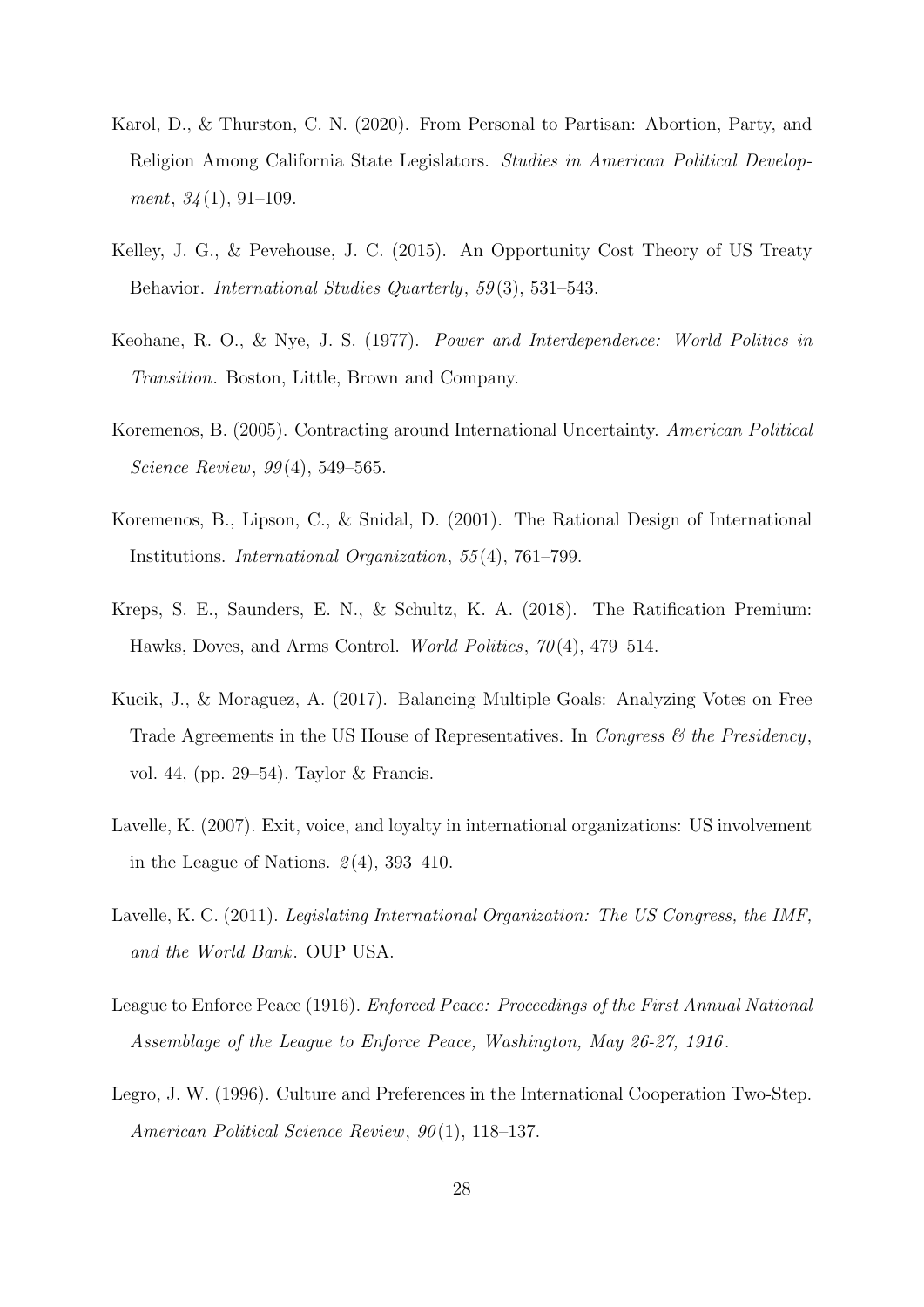- <span id="page-29-9"></span>Levering, R. B. (1978). The Public and American Foreign Policy, 1918-1978. Foreign Policy Association.
- <span id="page-29-10"></span>Lodge, H. C. (1925). The Senate and the League of Nations. Charles Scribner's Sons.
- <span id="page-29-1"></span>Mansfield, E. D., Milner, H. V., & Pevehouse, J. C. (2007). Vetoing Co-operation: The Impact of Veto Players on Preferential Trading Arrangements. British Journal of Political Science,  $37(3)$ , 403.
- <span id="page-29-7"></span>Margulies, H. F. (1989). The Mild Reservationists and the League of Nations Controversy in the Senate. University of Missouri Press.
- <span id="page-29-0"></span>Martin, L. L. (2000). Democratic Commitments: Legislatures and International Cooperation. Princeton University Press.
- <span id="page-29-8"></span>McDougal, M. S., & Lans, A. (1945). Treaties and Congressional-Executive or Presidential Agreements: Interchangeable Instruments of National Policy. The Yale Law Journal,  $54(3).$
- <span id="page-29-6"></span>Mervin, D. (1971). Henry Cabot Lodge and the League of Nations. Journal of American Studies,  $\frac{4(2)}{201-214}$ .
- <span id="page-29-5"></span>Milner, H. V., & Tingley, D. (2015). Sailing the Water's Edge. Princeton University Press.
- <span id="page-29-4"></span>Moe, T. M. (1985). The Politicized Presidency. The New Direction in American Politics, 235 (238), 244–263.
- <span id="page-29-3"></span>Moravcsik, A. (1997). Taking Preferences Seriously: A Liberal Theory of International Politics. International Organization, 51 (4), 513–553.
- <span id="page-29-2"></span>O'Halloran, S. (1994). Politics, Process, and American Trade Policy. University of Michigan Press.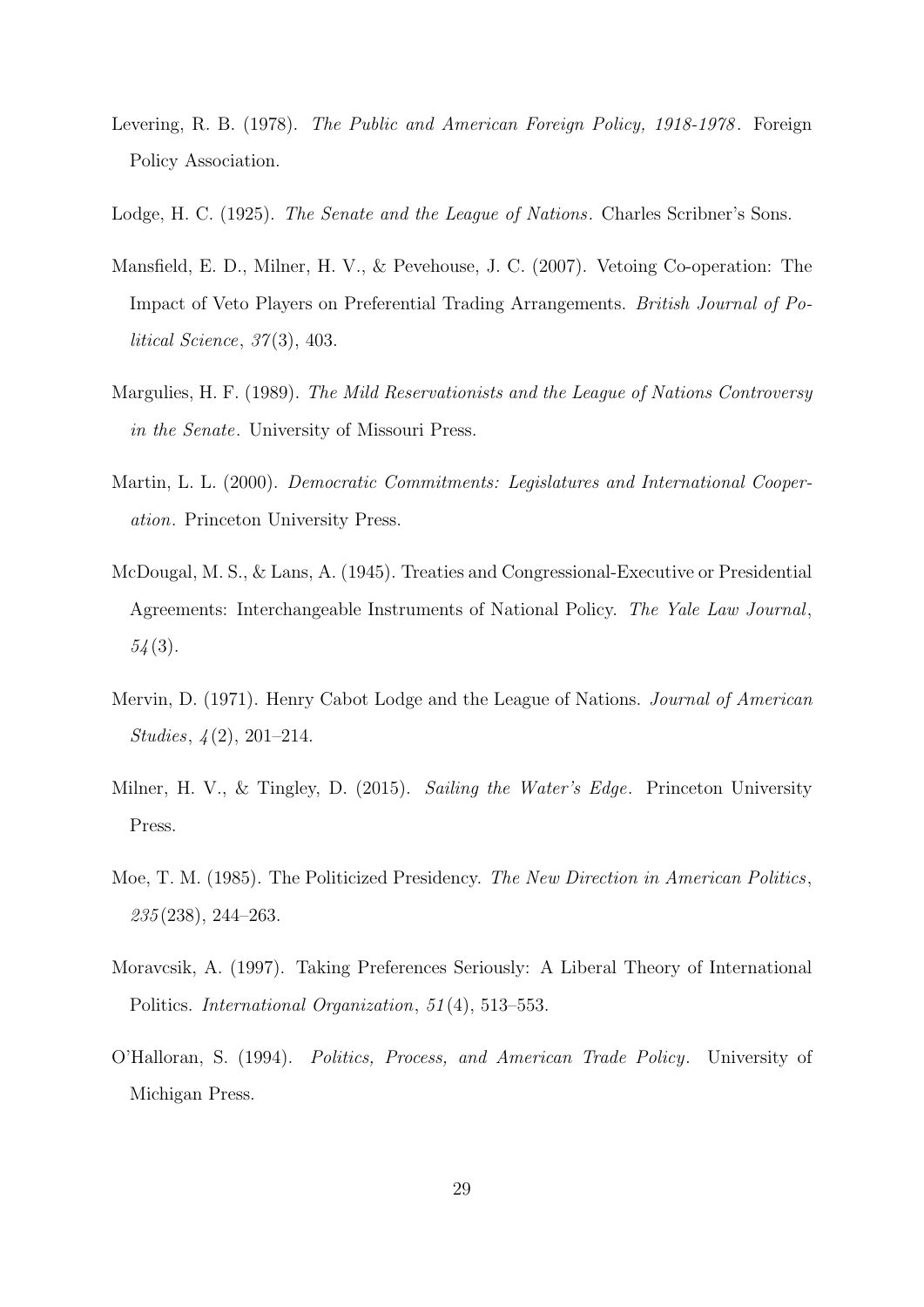- <span id="page-30-6"></span>Peake, J. S. (2001). Presidential Agenda Setting in Foreign Policy. *Political Research*  $Quarterly, 54(1), 69–86.$
- <span id="page-30-2"></span>Pedersen, S. (2015). Guardians: The League of Nations and the Crisis of Empire. Oxford University Press.
- <span id="page-30-10"></span>Poole, K. T., & Rosenthal, H. (1985). A Spatial Model for Legislative Roll Call Analysis. American Journal of Political Science, (pp. 357–384).
- <span id="page-30-7"></span>Powell, R. J. (1999). 'Going Public' Revisited: Presidential Speechmaking and the Bargaining Setting in Congress. In Congress  $\mathcal C$  the Presidency: A Journal of Capital *Studies*, vol. 26, (pp. 153–170). Taylor & Francis.
- <span id="page-30-0"></span>Putnam, R. D. (1988). Diplomacy and Domestic Politics: the Logic of Two-Level Games. International Organization,  $\frac{1}{2}(3)$ , 427-460.
- <span id="page-30-9"></span>Quinn, K. M., Monroe, B. L., Colaresi, M., Crespin, M. H., & Radev, D. R. (2010). How to Analyze Political Attention with Minimal Assumptions and Costs. American Journal of Political Science, 54 (1), 209–228.
- <span id="page-30-5"></span>Ringe, N. (2010). Who decides, and how?: Preferences, uncertainty, and policy choice in the European Parliament. Oxford University Press on Demand.
- <span id="page-30-1"></span>Schneider, C. J. (2020). Public Commitments as Signals of Responsiveness in the European Union. The Journal of Politics, 82 (1), 329–344.
- <span id="page-30-8"></span>Schultz, K. (2003). Tying Hands and Washing Hands: The U.S. Congress and Multilateral Humanitarian Intervention. Locating the Proper Authorities: The Interaction of Domestic and International Institutions, (pp. 105–142).
- <span id="page-30-4"></span>Schultz, K. A. (2005). The Politics of Risking Peace: Do Hawks or Doves Deliver the Olive Branch? International Organization, 59 (1), 1–38.
- <span id="page-30-3"></span>Shapiro, R. Y., & Page, B. I. (1988). Foreign Policy and the Rational Public. Journal of Conflict Resolution,  $32(2)$ ,  $211-247$ .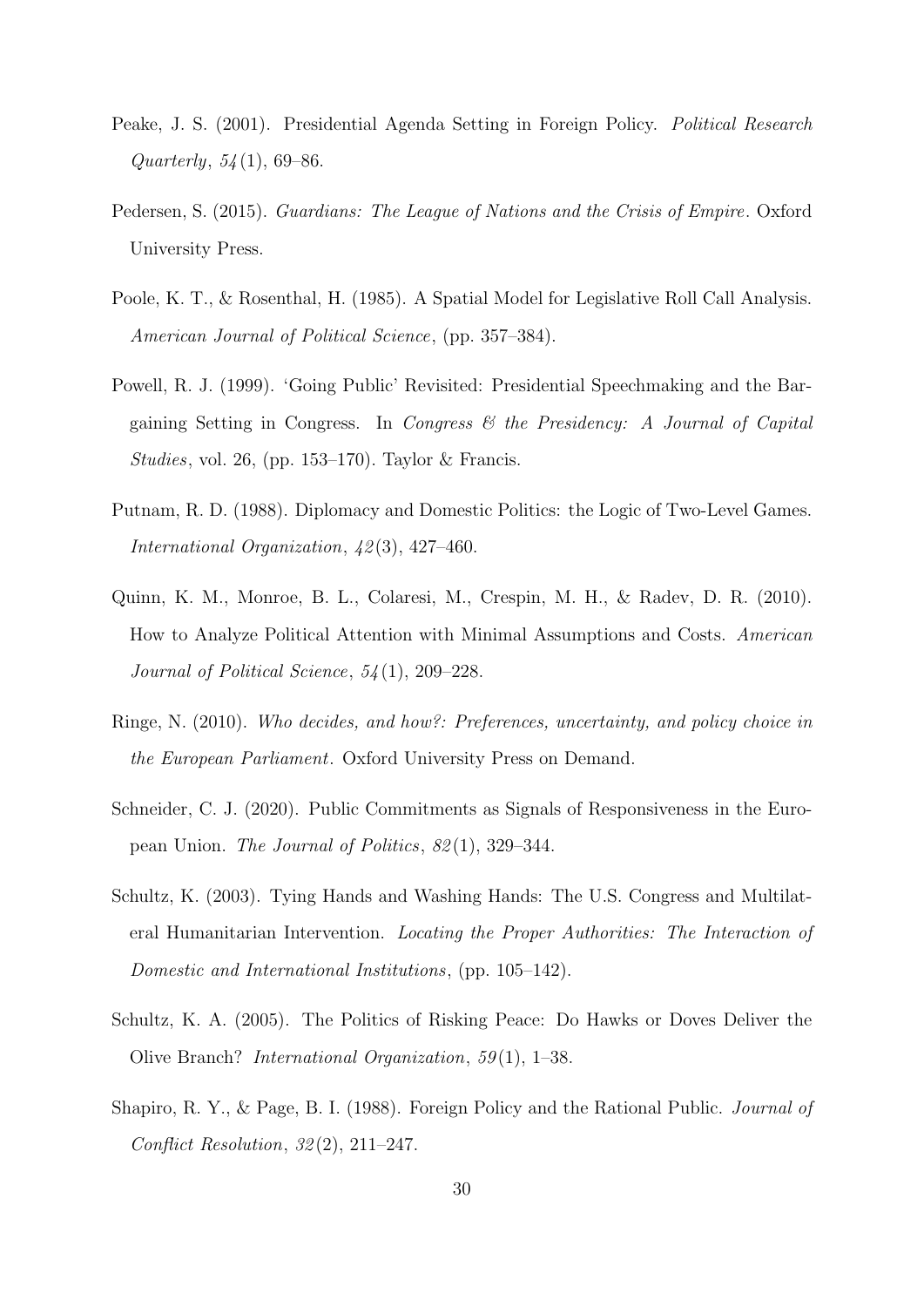- <span id="page-31-1"></span>Spilker, G., & Koubi, V. (2016). The effects of treaty legality and domestic institutional hurdles on environmental treaty ratification. *International Environmental Agreements:* Politics, Law and Economics,  $16(2)$ ,  $223-238$ .
- <span id="page-31-5"></span>Stimson, J. A., & Carmines, E. G. (1989). Issue Evolution: Race and the Transformation of American Politics. Princeton University Press.
- <span id="page-31-8"></span>The New York Times (September 19, 1919). Wilson Gains League Support in California. The New York Times.
- <span id="page-31-9"></span>The New York Times (September 21, 1919). Wilson Shows England Has Not 6 Votes to our 1. The New York Times.
- <span id="page-31-7"></span>The New York Times (September 8, 1919). Keenness for Peace Shown by People on Wilson's Route. The New York Times.
- <span id="page-31-0"></span>Von Stein, J. (2016). Making Promises, Keeping Promises: Democracy, Ratification and Compliance in International Human Rights Law. British Journal of Political Science,  $46(3), 655-679.$
- <span id="page-31-4"></span>Weingast, B. R., & Moran, M. J. (1983). Bureaucratic Discretion or Congressional Control? Regulatory Policymaking by the Federal Trade Commission. Journal of Political Economy,  $91(5)$ , 765–800.
- <span id="page-31-3"></span>Wertheim, S. (2018). Reading the International Mind: International Public Opinion in Early Twentieth Century Anglo-American Thought. The Decisionist Imagination: Democracy, Sovereignty, and Social Science in the 20th Century.
- <span id="page-31-2"></span>Wertheim, S. (2020). *Tomorrow, the World: The Birth of U.S. Global Supremacy*. Harvard University Press.
- <span id="page-31-6"></span>Wilson, W., Link, A. S., Davidson, J. W., & Hirst, D. W. (1966). The Papers of Woodrow Wilson, vol. 2. Princeton University Press Princeton, NJ.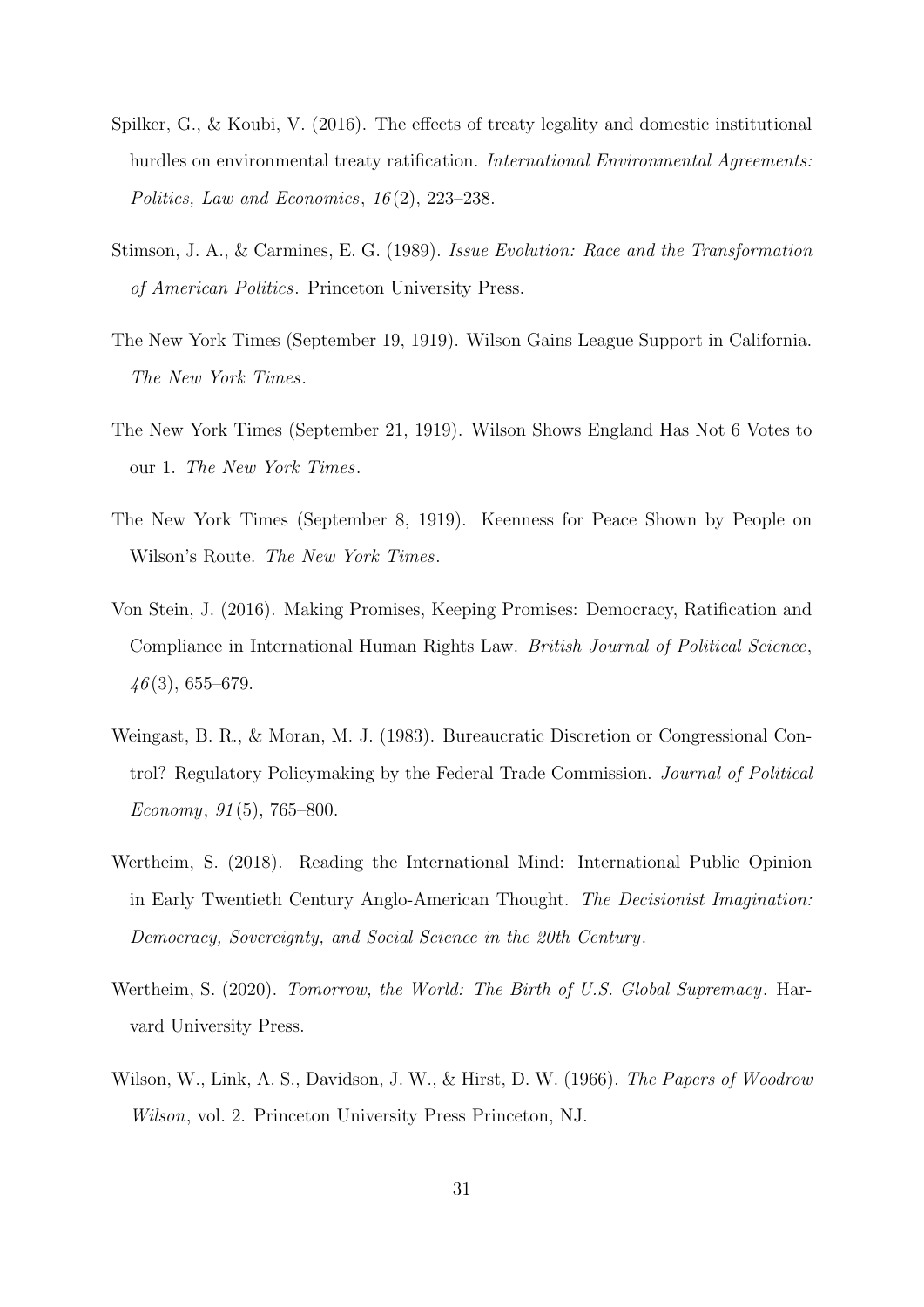## 9 Appendix

#### 9.1 Data Collection and Preparation

The speech data for our analysis is drawn from the Congressional Record covering the period of the Senate debate on the League of Nations Covenant. We delineate the debate as beginning with President Wilson's presentation of the preliminary Covenant to Congress in February 1919 until the final defeat of the Covenant by the Senate in March 1920. Because the Congressional Record is published in batched volumes rather than at the day level for years prior to 1980, the exact time span of the dataset runs from February 12, 1919 to April 8, 1920, which includes portions of the 65th Congress, as well as the 66th Congress. Each volume is published in sections, which allows us to temporally identify speeches at the month level. We scrape and download these *Records*, which run thousands of pages. The Record is published as scanned images, so we then used optical character recognition (OCR) software to convert each document into a plain-text format. OCR on archival texts is a challenging task because of poor quality scans, so we iteratively worked to reduce the amount of noise in the text data. After comparing performance of several OCR engines, we selected ABBYY FineReader version 15 as the best performing.

We remove sections of the *Congressional Record* that contain non-speech material (e.g. petitions and memorials) using a regular expression-based search of section headings. We then segment the Record into individual speeches by Senators. We begin this process by separating the Record into paragraph-like units, which we do by identifying line breaks in the plain-text. This produces a dataset of 303, 245 paragraphs. After segmenting the Record into paragraphs and manually correcting some OCR artefacts, we must identify the speaker associated with each. Conveniently, each speech-turn is identified with the name of the Senator speaking (e.g. "Mr. BORAH"), which enabled us to use a regular expression to identify the speaker for each speech.

Each identified speaker is imputed for subsequent paragraphs until the next speaker is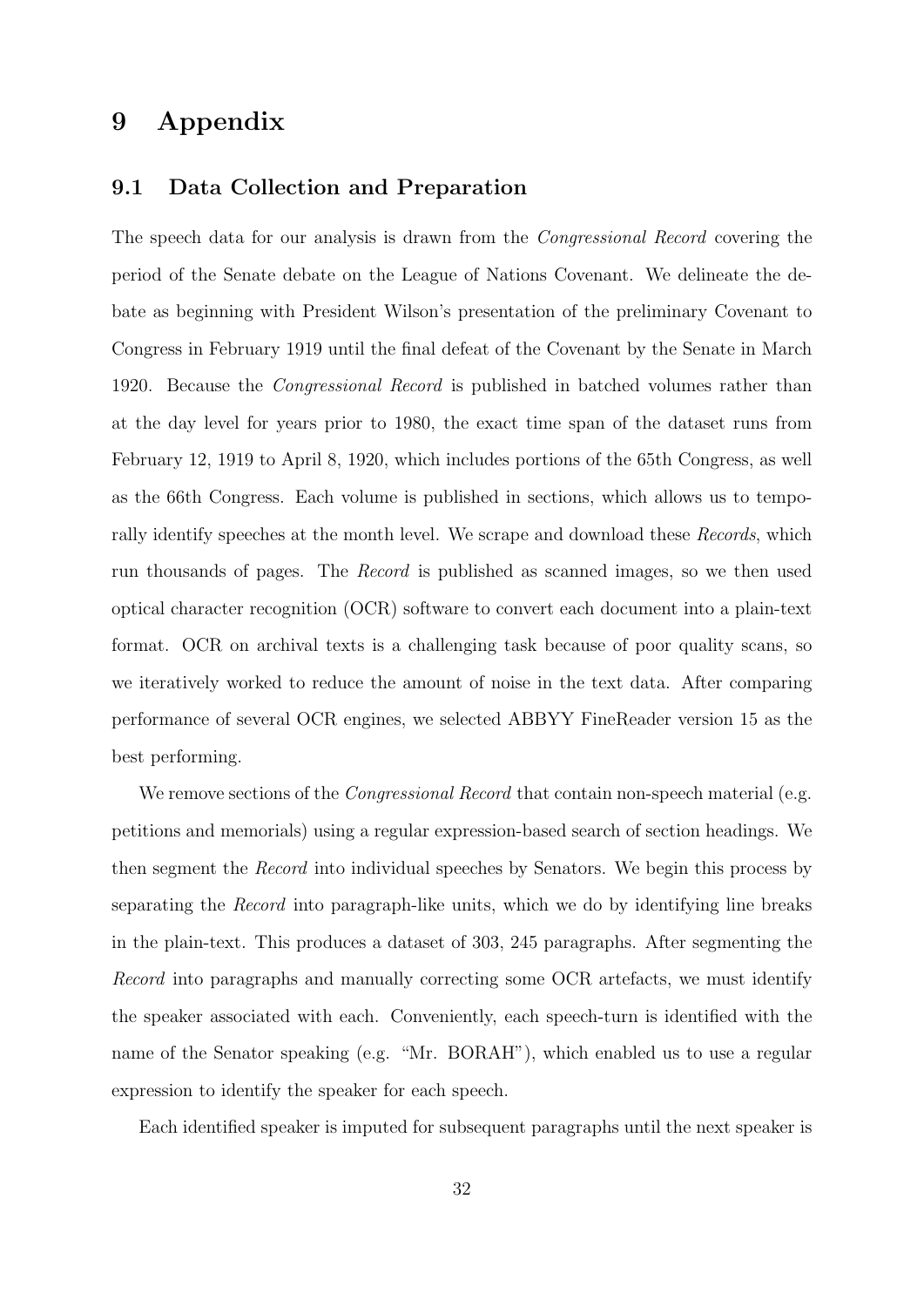identified, for a total of 173,108 distinct speech-turns. We match the speaker with metadata including the Senator's state, party, age, DW-Nominate score, their vote on the League Covenant and reservations, as well as state-level metadata, including the state vote share for Wilson, trade and manufacturing data, and whether Wilson spoke in the state on his speaking tour. The presence of OCR errors resulted in some speeches being labeled with Senator names that could not be automatically matched with the metadata (e.g. "Mr. RORAH"). We implemented both automatic procedures (fuzzy match) and manual evaluation to match these cases with the correct identification. We also identify speeches by Senators that were 'prominent' in the debate on the League (Senators Hitchcock, Borah, Lodge, Underwood, Cummins, Fall, Pittman, Knox, Kellog, Poindexter, Penrose, Owen, Johnson, Reed, McCumber, and Swanson), as well as by Senators in the four different voting coalitions (strong Democrats, mild reservationists, moderate reservationists, and strong Republicans– mild and moderate reservationists together comprise the middle grounders).

Our analysis is interested only in Congressional speech that pertains to the League of Nations, so we implement a regular expression to subset the full set of speeches to only those which reference the League, which returns  $3,925$  speech-paragraphs.<sup>[15](#page-33-0)</sup> We use these paragraphs to identify the 2,514 unique speeches in which they are contained, and use the full speeches (comprising 29,649 paragraphs) for our analysis. We remove any speech-turns that are identified as roll-call votes by extracting speeches with 25 or more Senator-name tokens (the  $99.4<sup>th</sup> percentile$ , 179 cases).

#### 9.2 Estimation

We conduct sentiment analysis using a dictionary based method, implementing the Lexicoder Sentiment Dictionary (Young and Soroka), which identifies negative and positive words and bigrams (which capture more complex structures). We calculate a normalized

<span id="page-33-0"></span><sup>&</sup>lt;sup>15</sup>Specifically, we implement a regular expression matching "[Ll]eague of [Nn]ations |[Tt]reaty of [Vv]ersailles |[Vv]ersailles [Tt]reaty |[Ll]eague [Cc]ovenant |[Cc]ovenant of the [Ll]eague |[Ll]eague of [Nn]ations [Cc]ovenant |[Ww]ilson[\']\*s [Ll]eague"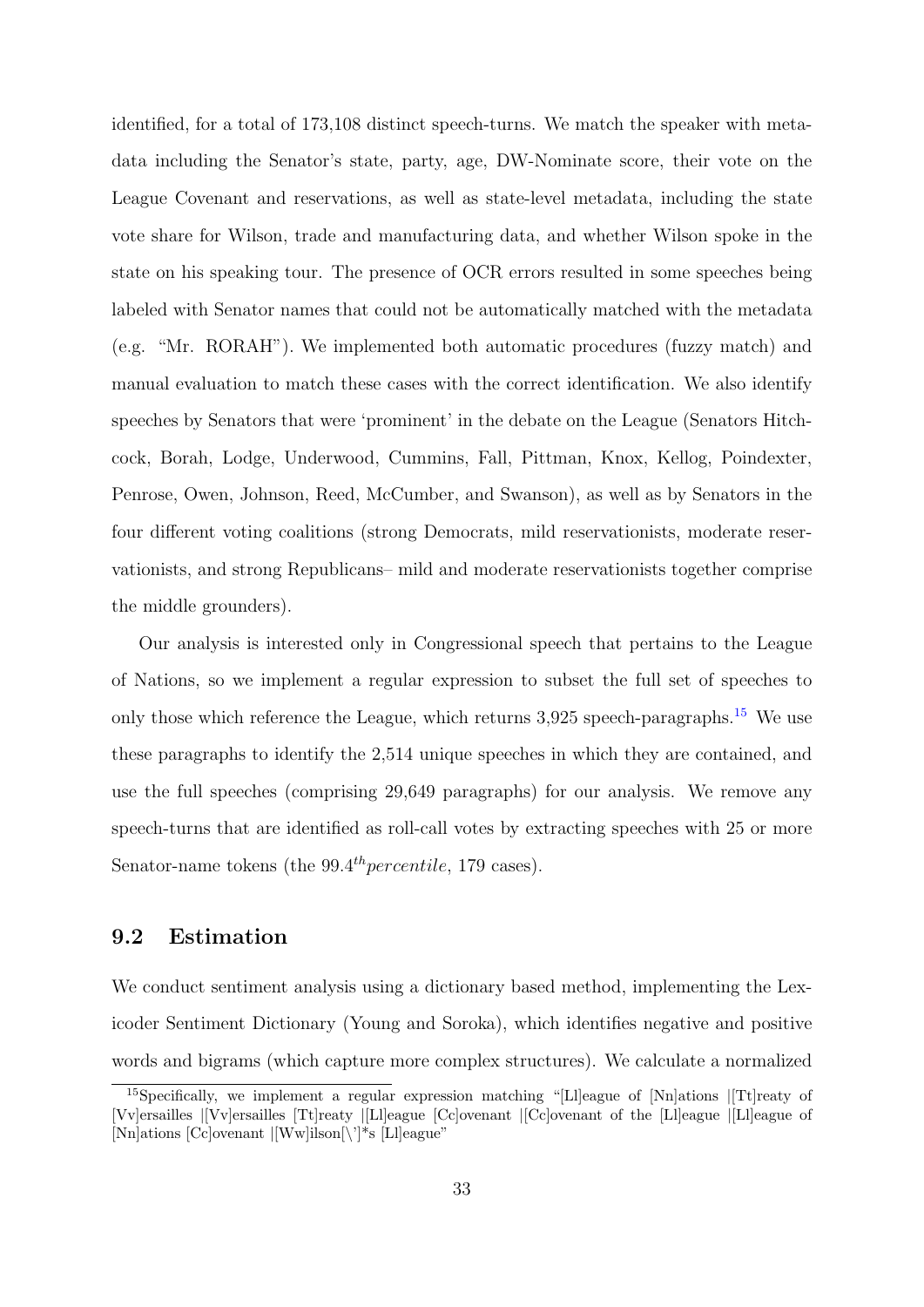sentiment score as the proportion of sentiment-words in each text. Normalized sentiment ranges from -0.1 to 0.17. We did not find notable differences in sentiment between Republicans and Democrats in their speeches on the League, likely due to the complexity of parliamentary speech, which is not well-suited for a dictionary-based sentiment analysis, nor did we find differences in sentiment towards the League between Senators in mixed delegations from the same state (that is, comparing sentiment of Senators in mixed-partisan state delegations).

We estimate a structural topic model (Roberts et al. 2014) to extracted topic proportion vectors for each document in our corpus. To prepare the data for topic model estimation, we remove punctuation, stopwords, numbers, and words of 2 characters or fewer, conduct stemming, and trim the term-frequency matrix to remove words that are extremely common and extremely rare, which would be uninformative in estimating the model, and remove the documents that have no tokens meeting these criteria (e.g. any documents that only contained stopwords or extremely common, and thus uninformative, words). Thus, there are ultimately 28,511 paragraphs from 2,514 distinct speeches. After testing several specifications to maximize held-out likelihood and minimize residuals (see Figure [6\)](#page-35-0), as well as manually evaluating the performance of the different models, we select a specification with 8 topics, allowing topic prevalence and content to vary over time. We employ a spectral initialization and a ten iteration burn-in period. To label the topics produced by our model, we read the top fifteen highest-probability words and the top twenty-five documents with the largest proportion of their content falling under that topic and inductively constructed topic labels. We then extracted the topic label associated with the highest-probability topic for each document, which we used as the primary topic label for each document in our corpus. This allows us to examine how the topics of the League debate shifted in prominence over time, and whether certain Senators were more likely to use different topics (for example, by partisanship, voting coalition, or time of entry into the League debate).

To examine the similarity of different speeches, we estimate cosine similarity, which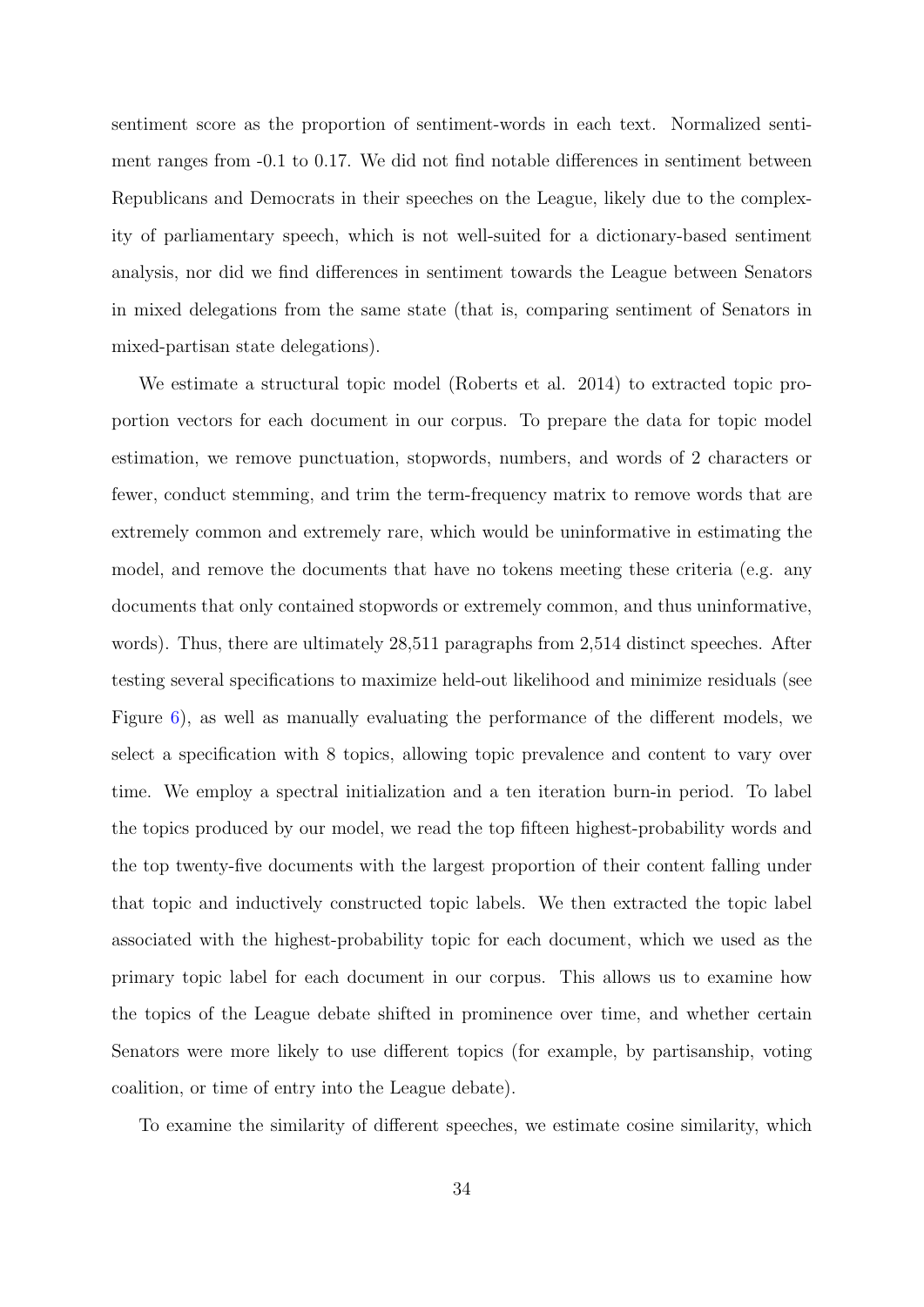

<span id="page-35-0"></span>Figure 6: Topic model diagnostics- selecting  $k$ , the number of topics to maximize held-out likeliood and lower bound, and minimize residuals

employs the cosine of the angle between the document-term matrices of documents to measure their similarity (unlike a word count similarity comparison, which would be biased by the length of different speeches). Results were comparable when jaccard similarity was estimated. We compare the similarity of speeches to those of their party leaders by estimating the similarity of each speech to all other speeches by co-partisans, the most temporally proximate speeches by co-partisans (the first speech given by a co-partisan in that month), all speeches by party leaders (Hitchcock for Democrats and Lodge for Republicans), and the most temporally proximate speeches by party leaders. We also compare Democrat's speeches to President's Wilson first major speech on his speaking tour, given in Columbus. Finally, we compare later speeches to earlier speeches given by co-partisans and party leaders. In addition to calculating the average cosine and jaccard similarity scores for Senators from each party, we also calculate the standard deviations of similarity to track whether speeches converge in similarity, either to the party's center or to the party's leaders. To that end, we also calculate entropy across the different topics, as well as the number of effective topics. Entropy, a measure of topical concentration, is defined as:

$$
\eta = \frac{1}{\log(n)} \sum_{i=1}^{n} p_i \log(\frac{1}{p_i})
$$

where P is a topic proportion vector of n topics, in this case, 7. Because entropy is a non-linear measure, we follow Shafer (2017) and linearize entropy to estimate the number of effective topics, defined as:

$$
\tau=n^{\eta}.
$$

We calculate the number of effective topics at the party-month level, as well as at the party level. We also evaluate similarity with a k-means clustering approach. Unlike cosine